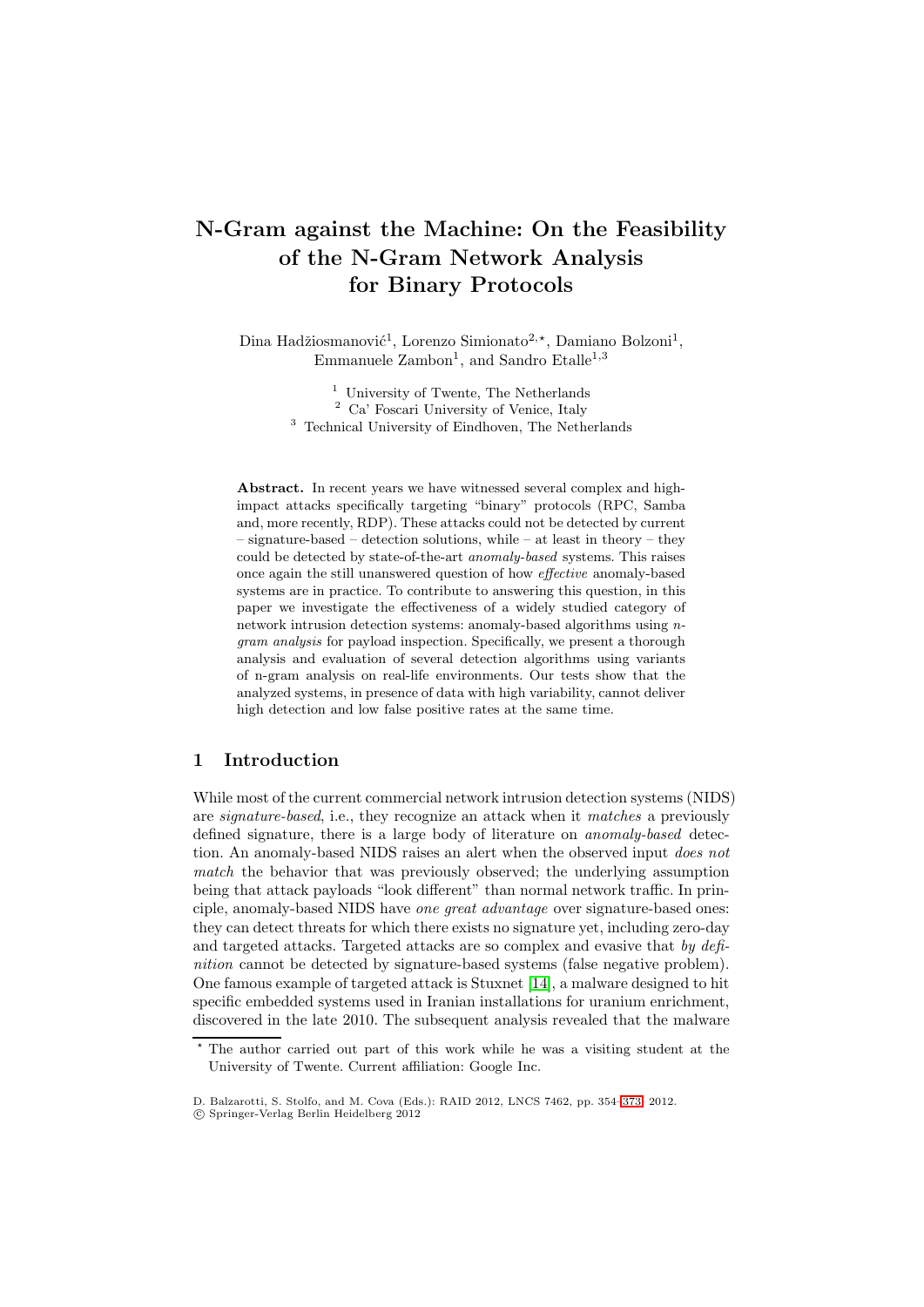exploits two previously unknown vulnerabilities in network services. Thus, while the final target was a component typical of industrial control systems, (some of) the vulnerabilities aimed at infecting local computers. Hence, those vulnerabilities could have been used to attack "regular" business and home systems. Other attacks specifically designed to target Industrial Control Systems (ICS which includes of nuclear power plants, oil and gas extraction and distribution facilities) have been disclosed recently [\[3\]](#page-18-1).

Given that signature-based systems are ineffective against targeted and zeroday attacks and that most likely there exists no signature yet for the great majority of the attacks that one can buy on the black market, an effective anomaly-based NIDS would be the silver bullet thousands of enterprises and governments are looking for.

*Problem & Contribution.* Although the field of anomaly detection is well established in research, to date there are only few actual deployments of anomalybased NIDS worldwide. A common reason used for explaining this is that such systems show poor performance with respect to false positive rate in real-life environments. More generally, Sommer and Paxson [\[29\]](#page-19-0) argue that many machine learning approaches (which are typically used in anomaly-based IDS) are not effective enough for real-life deployments.

With this paper we want to shed a new light on the detection capabilities of anomaly-based NIDS for payload inspection. We do so by focusing on systems employing a form of n-gram-analysis as anomaly detection engine. To perform the analysis, we apply selected algorithms to environments that widely utilize binary protocols. Specifically,

- **–** We perform thorough benchmarks using real-life data from binary-based protocols, which have been lately targeted by high-impact cyber attacks,
- **–** We include in the analysis a protocol that is specific for Industrial Control Systems (also known as "SCADA"),
- **–** We analyze and discuss the reasons why certain attack instances are (not) detected by the chosen approaches,
- **–** We discuss the feasibility of deploying such approaches in real-life environments, in particular w.r.t. the false positive rate, an issue that is seldom discussed by authors in their work.

Our experiments show that n-gram analysis cannot be indiscriminately applied to the whole network stream data, and that data with high variability are difficult to model and analyze, confirming the conclusion of some earlier work on the matter (see Section [6](#page-16-0) for a more detailed discussion).

# **2 Preliminaries**

In this section we introduce the concepts and the terminology that will be used in the remaining of the paper.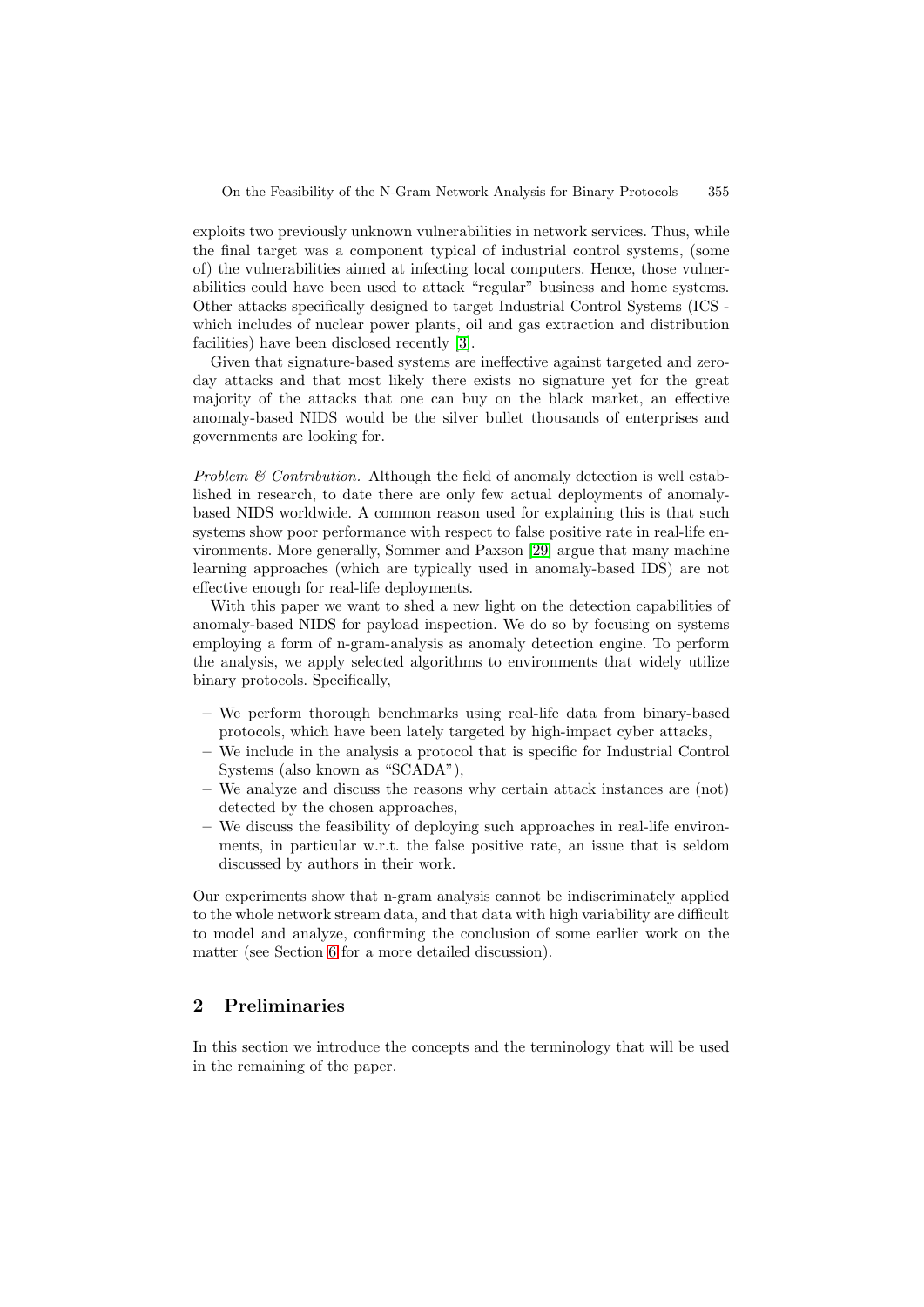#### **2.1 Anomaly-Based Network Intrusion Detection Systems**

A detection system can use different sources to extract data features, namely network traffic or system/application activities. In this embodiment we focus on network-based approaches. These approaches monitor the network traffic in a transparent way, without affecting the host performance and are thus often preferred over host-based approaches. There are two types of anomaly-based NIDS: (1) systems that analyse network flows and (2) systems that analyse the actual payload. A flow-based approach takes into consideration features such as the number of sent/received bytes, the duration of the connection and the layer-4 protocol used. A payload-based approach considers features of individual packet or communication payloads. Despite being complementary, the payloadbased approaches offer higher chances of detecting a broader set of threats and, unlikely flow-based, these approaches can capture "semantic attacks". Semantic attacks exploit "a specific feature or implementation bug of some protocol or application installed at the victim" [\[25\]](#page-19-1). In addition, most of the top security risks (such as in the "OWASP Top 10" [\[33\]](#page-19-2)) require the injection of some data to exploit the vulnerability. Thus, we focus on payload-based approaches.

## **2.2 Binary Protocols**

In contrast to text-based network protocols (such as HTTP, POP and SMTP), binary protocols are designed to be processed by a computer rather than a human. Such protocols are largely used in network services, such as distributed file systems, databases, etc. In practical terms, the network payload of a binary protocol is more compact if compared to text protocols, often unreadable by a human and may resemble to attack payloads (since malware packets often consists of binary fragments too). Due to these reasons the challenge of detecting attacks in binary-based data is typically greater than in text-based data.

## **2.3 N-Gram Analysis**

N-gram analysis is a common technique for capturing features of data content. This technique is used in various areas, such as monitoring system calls [\[16\]](#page-18-2), text analysis [\[10\]](#page-18-3), packet payload analysis [\[35\]](#page-19-3). In the context of network payload analysis, the current approaches use the concept of n-grams in different ways. In particular, we distinguish two aspects:

- 1. The way an n-gram builds feature space The extracted n-grams can be used for building different feature spaces [\[12\]](#page-18-4): (a) count embedding (count the number of different n-grams to describe the payload), (b) frequency embedding (use relative frequency of byte values of an n-gram to describe the payload, e.g. [\[1](#page-17-1)[,6,](#page-18-5)[36\]](#page-19-4)) and (c) binary embedding (use the presence/absence of specific n-grams to describe the payload, e.g., [\[35\]](#page-19-3)).
- 2. The accuracy of payload representation N-grams can represent the payload in the following ways: (a) as an exact payload description (n-grams represent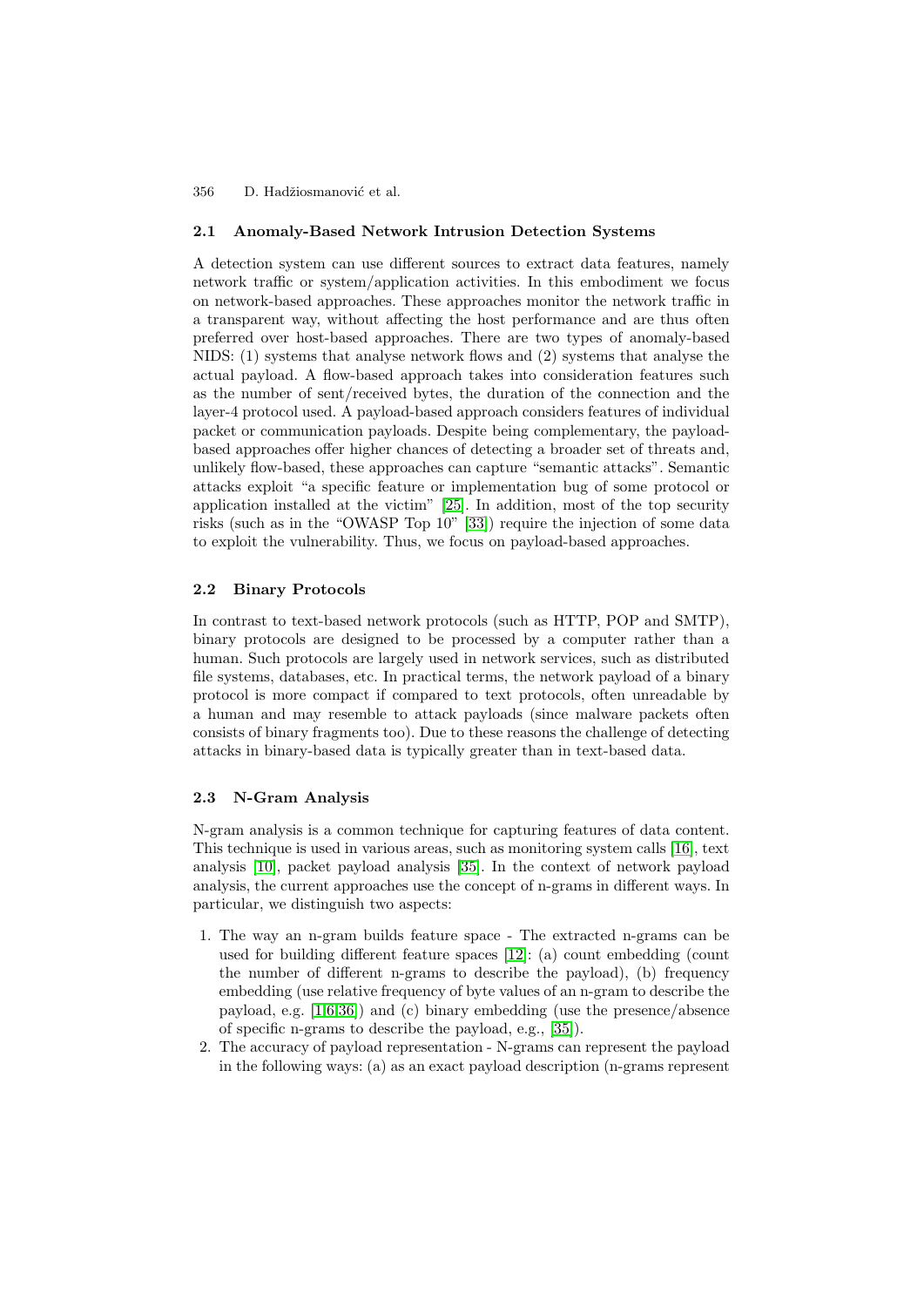continuous sequences of bytes, e.g. in [\[6](#page-18-5)[,35](#page-19-3)[,36\]](#page-19-4)) and (b) as an approximated payload description (n-grams represent a compression or a reduction of the exact payload, e.g., [\[17](#page-18-6)[,28\]](#page-19-5)).

Also, various systems employ different architectures and combinations of approaches to analyze n-grams (e.g., Markov models in [\[1\]](#page-17-1), Self-Organizing Maps in [\[6\]](#page-18-5), hashing in [\[17\]](#page-18-6)).

For performing our benchmarks we choose algorithms that are conceptually different in the way the n-gram analysis is performed. Unfortunately, our choice is also limited to the availability of implementations and the level of details in algorithm descriptions.

## **2.4 Description of Analysed Systems**

In the remaining of the section we introduce four algorithms that we select for testing: PAYL, POSEIDON, Anagram and McPAD. These algorithms are 1) general-purpose enough to be used with multiple application-level protocols, 2) proposed by often cited papers in the IDS community or 3) claiming to improve over the previous ones. Each algorithm requires as an input only the incoming network traffic, and does not perform any correlation between different packets.

**PAYL.** Wang and Stolfo in [\[36\]](#page-19-4) present their 1-gram-based payload anomaly detector (PAYL). The system detects anomalies by combining 1-gram analysis algorithm with a classification method based on clustering of packet payload data length. The system employs a set of *models*: a model stores incrementally the resulting values of the 1-gram analysis for packet payloads of length  $l$ , thus each payload length has a different model. Each model stores two data series: mean byte frequency (i.e., relative byte frequencies span across several payloads of length  $l$ ) and byte frequency standard deviation for each byte value (i.e., how relative byte frequencies change across payloads). During the detection phase, the same values are computed for incoming packets and then compared to model values: a significant difference from the model parameters produces an alert.

*When PAYL fails to detect an attack.* Fogla et al. [\[15\]](#page-18-7) show that PAYL's detection can be evaded by mimicry attacks. PAYL is vulnerable to mimicry attacks since it models only 1-gram byte distributions. By carefully crafting an attack payload, an attacker is able to deceive the algorithm with additional bytes, which are useless to carry on the attack, but match the statistics of normal models.

**POSEIDON.** Bolzoni et al. present POSEIDON [\[6\]](#page-18-5), a system built upon a modified PAYL architecture. PAYL uses data length field for choosing the right model. By contrast, POSEIDON employs a neural network to classify packets (and thus choose the most similar model) during the preprocessing phase. The authors use Self-Organizing Maps (SOMs) [\[19\]](#page-18-8) to implement the unsupervised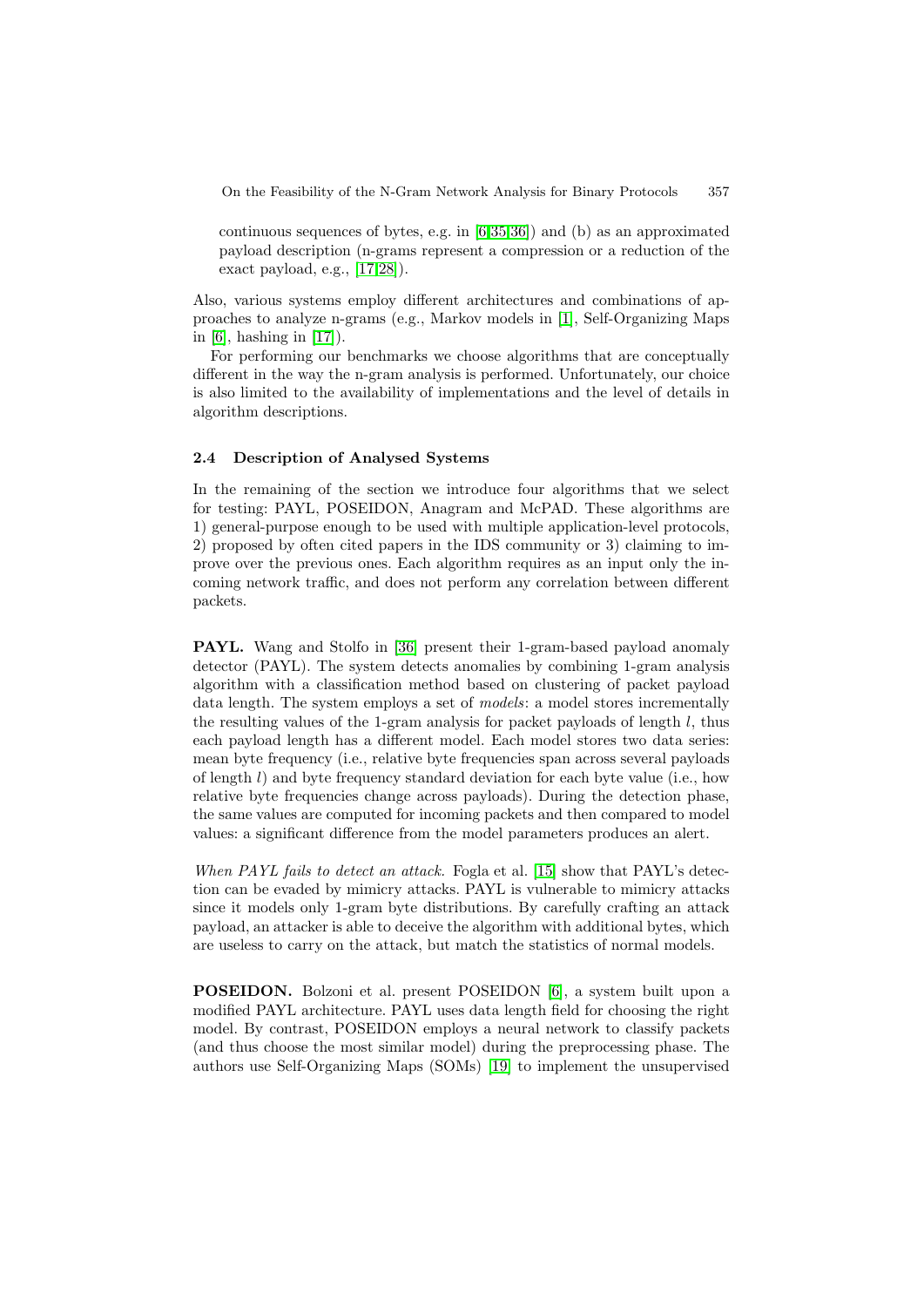clustering. First, the full packet payload is analyzed by the SOM, which returns the value of the most similar neuron. That neuron model is then used for the calculation of byte frequency and standard deviation values, as in PAYL.

*When POSEIDON fails to detect an attack.* Differently from PAYL, POSEIDON is more resilient to mimicry attacks due to the combination of SOM and PAYL. The SOM analyzes the input by taking into consideration byte value at *i*-th position within the whole payload. Thus, extra bytes inserted by the attacker would be taken into consideration as well, resulting in a different classification than normal traffic. However, the granularity of the classification done by the SOM is coarse. Thus, if the attack portion of the sample payload is small enough, then the sample could be assigned to one of the clusters containing models of regular traffic, and may go unnoticed because of a similar byte frequency distribution.

**Anagram.** Wang et al. [\[35\]](#page-19-3) present Anagram. The basic idea behind Anagram is that the usage of higher-order n-grams (i.e., n-grams where  $n > 1$ ) helps to perform a more precise analysis. However, the memory needed to store average and standard deviation values for each n-gram grows exponentially  $(256^n,$  where  $n$  is the n-gram order). For instance,  $640GB$  of memory would be needed to store 5-grams statistics. To solve this issue, the authors propose to use a binary-based n-gram analysis and store the occurred n-grams efficiently in a Bloom filters [\[5\]](#page-18-9). The binary-based approach implies a simple recording of the presence of distinct n-grams during training. Since less information is stored in the memory, it becomes possible to effectively use higher-order n-grams for the analysis. Authors show that this approach is more precise than the frequency-based analysis (e.g., used in PAYL) in the context of network data analysis. This is because higherorder n-grams are more sparse than low-order n-grams, and gathering accurate byte-frequency statistics becomes more difficult as the n-gram order increases.

When in detection mode, the current input is ranked using the number of previously unseen n-grams.

*When Anagram fails to detect an attack.* There are two main reasons why Anagram may fail to detect attack attempt. Firstly, the Bloom filter could saturate during training. This is because the user may underestimate the number of unique n-grams and allocates a small Bloom filter, during testing any n-gram would be considered as normal. Secondly, Anagram will likely miss the detection if the attack leverages a sequence of n-grams that have been observed during testing.

**McPAD.** Perdisci et al. present "Multiple-classifier Payload-based Anomaly Detector" (McPAD) [\[28\]](#page-19-5) with a specific goal of an accurate detection of shellcode attacks. The authors use a modified version of the 2-gram analysis, combined with a group of one-class Support Vector Machine (SVM) classifiers [\[34\]](#page-19-6). The 2-gram analysis is performed by calculating the frequency of bytes that are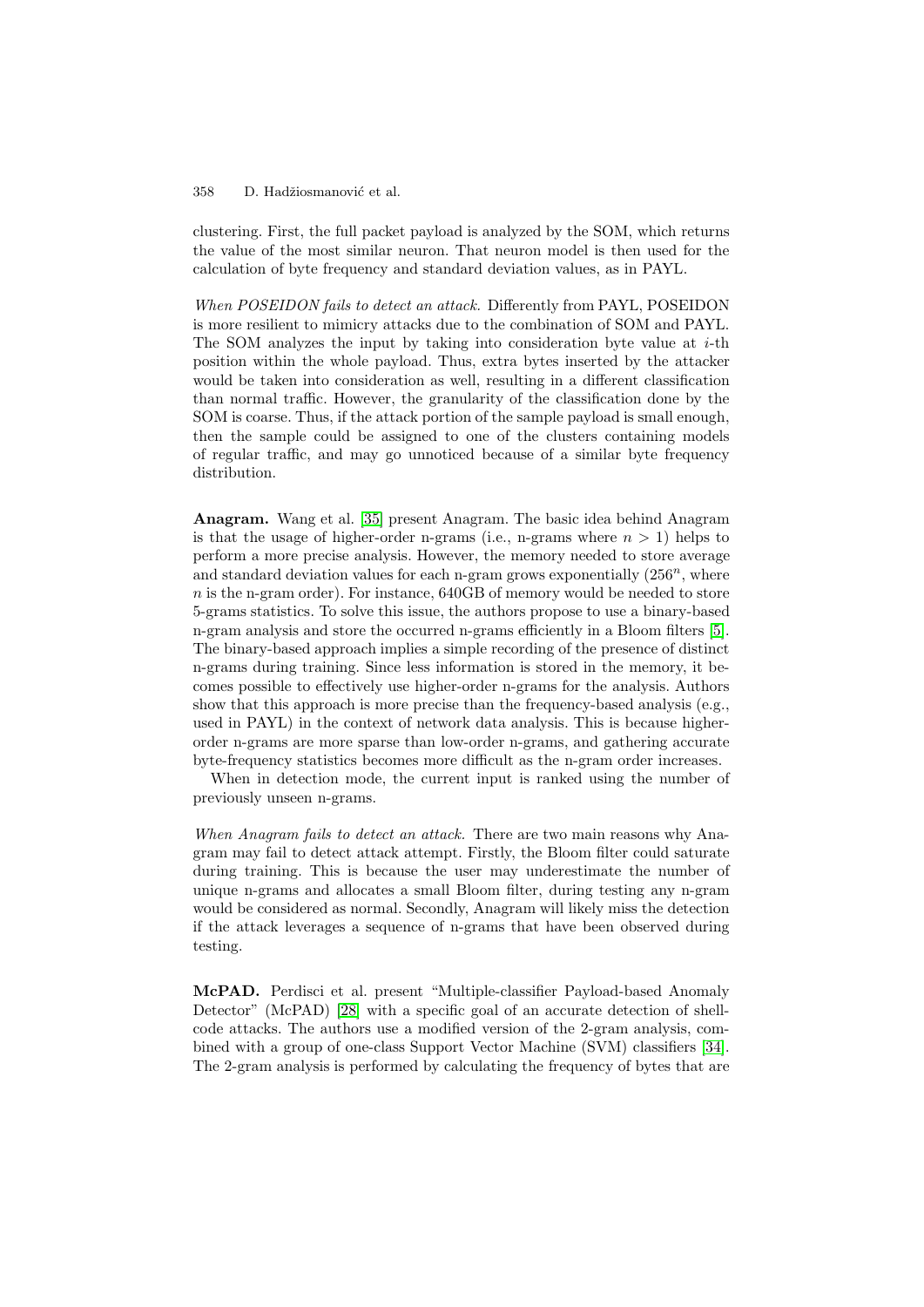$\nu$  positions apart from each other. By contrast, a typical 2-gram analysis measures the frequency of 2 consecutive bytes. By varying the parameter  $\nu$ , McPAD constructs several representation of the payload in different feature spaces. For example, for  $\nu = 0..m$ , McPAD builds m different representations of the packet payload. When in testing mode, a packet is flagged as anomalous if a combination (e.g., majority) of SVM outputs acknowledge the payload as anomalous.

*When McPAD fails to detect an attack.* By design, McPAD tries to give a wide representation of the payload (i.e. add more context by constructing byte pairs that are several positions apart). This may represent a difficulty in two cases. First, this is an approximate representation and that may imply a poorly described payload in case of slight differences between the training sample and an attack [\[1\]](#page-17-1). This may lead to a high false positive rate and a low detection rate. Secondly, McPAD uses different classifiers that have to come into an "agreement" to decide if a particular packet is anomalous or not. A problem may arise when, due to an approximate payload representation, several classifiers are misled by the byte pair representation and result in outvoting "correct" classifiers. In such case, the system might miss the detection.

# **3 Approach**

We believe that one of the main reasons for poor performance of anomaly-based NIDS lies in the intrinsic limitation of commonly applied algorithm for content analysis: *n-gram analysis*. Since performing a comprehensive test to verify the ability of an IDS of identifying (all) attacks and to spot its weaknesses is unfeasible [\[22\]](#page-19-7), we proceed to experimentally address our claim. We present a comparative analysis and evaluate the effectiveness of anomaly-based algorithms that analyse network payloads by using some form of n-gram analysis.

To verify the effectiveness of different algorithms we execute a number of steps: 1) collect network and attack data, 2) obtain a working implementation of each algorithm, 3) run the algorithms and analyse the results.

*Obtaining the data.* We acknowledge that optimal conditions for evaluating the performance of an IDS consist of running tests on unprocessed data from real networks [\[2\]](#page-17-2). Thus we first collect real-life data from different network environments, which are currently being operated. The past research is typically focused on benchmarking the algorithms with the HTTP protocol, although the authors do not explicitly restrict the scope of their algorithms to this protocol. We focus on the analysis of binary protocols. In particular, we analyse an example of a binary protocol found in a typical LAN (such as a Windows-based network service) and an example of a binary protocol typically found in an ICS.

Windows is the most used OS in the world, and every instance runs by default certain network services that are often used within LANs. For instance, the SMB/CIFS protocols [\[20\]](#page-18-10) are used to exchange files between two computers, while other services (e.g. RPC) run on the top of it to provide additional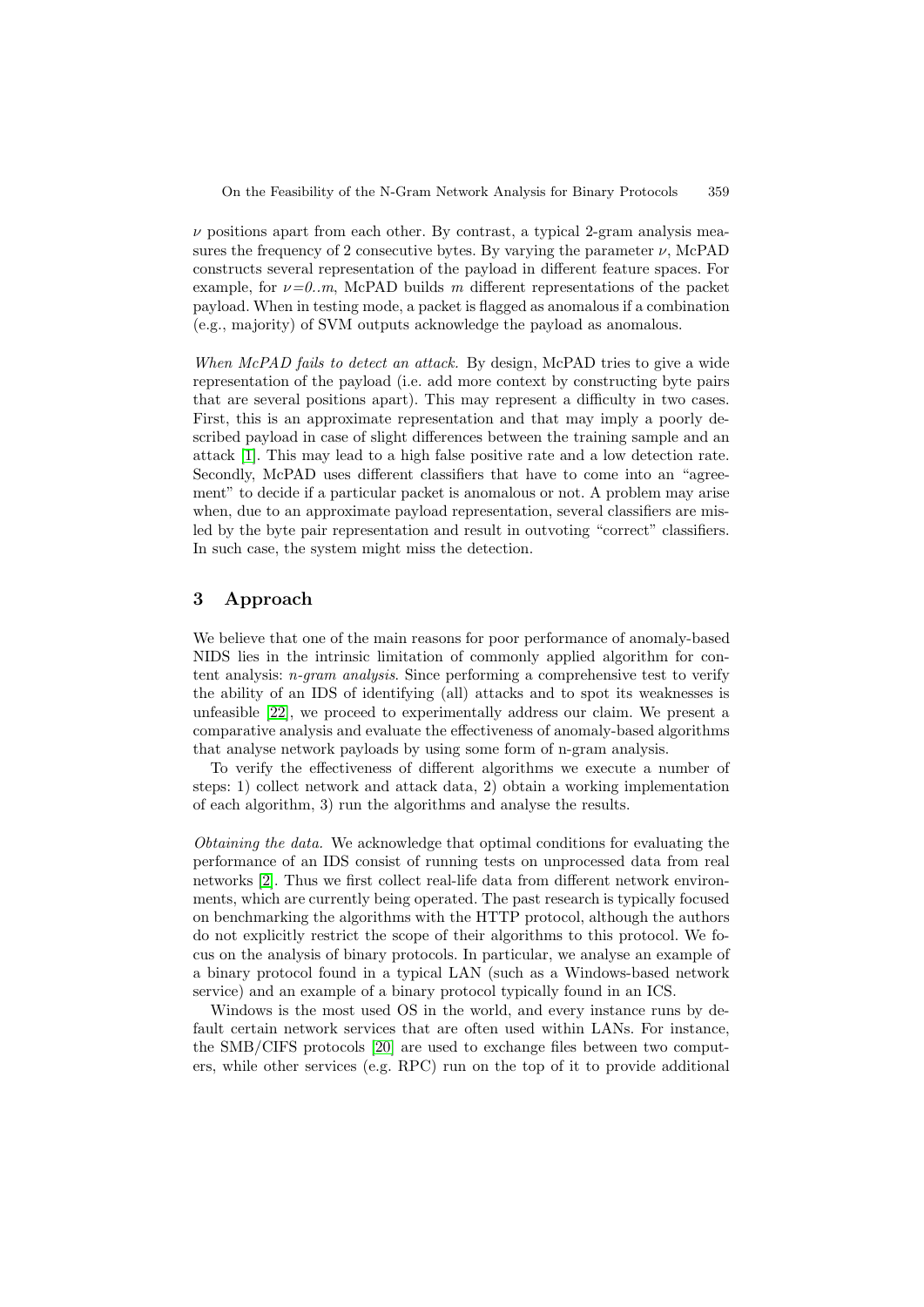functionalities. Although Windows systems are usually secured against abuses of such service from the Internet, corporate users take advantage of this feature quite often. An attacker that would develop an exploit for a zero-day vulnerability leveraging this protocol could potentially affect a large number of systems. In the last decade several malware [\[8](#page-18-11)[,14\]](#page-18-0) exploited SMB/CIFS to operate botnets and carry on other malicious activities.

As described in the introduction, ICS have lately become a valuable target for cyber attackers. Considering the sensitive character of such environments, the detection of cyber attacks plays a crucial role, sometimes even in homeland security. Lately, we have witnessed an increasing number of vulnerabilities discovered in software used in critical facilities, mainly due to the poor software development cycles that several vendors adopted, and the "security by obscurity" paradigm used to "protect" legacy devices.

We collect attacks in two different datasets. Our focus is on data injection attacks that have a high impact (see [\[27\]](#page-19-8)).

*Obtaining the implementations.* Secondly, to carry out the benchmarks, we need working prototypes of all the algorithms we want to test. We could obtain an implementation of POSEIDON and McPAD from the authors. For the other two algorithms, we write our own implementation<sup>[1](#page-6-0)</sup> based on the description found in the papers. To be sure that our implementation is correct, we need to verify that our results resemble the ones shown in the benchmarks of the respective original papers.

*Analysing the results.* The last step of our evaluation is the analysis of results with a focus on the identification of reasons for  $(m)$ successful detection.

## **3.1 Evaluation Criteria**

The effectiveness of an IDS is mainly determined by the detection and false positive rates. The detection rate indicates the number of attack instances correctly identified by the IDS (true positives), w.r.t. the total number of attack instances. The false positive rate indicates the amount of samples that the IDS flags as attacks when they are actually not. False positives are a major limiting factor in this domain because, differently from other classification problems, their cost is high  $[4]$ .

*Detection rate.* To provide a detailed overview of the detection capabilities of each algorithm, we consider both the number of correctly detected packets in the attack set and the number of detected attack instances. In fact, not all attacks show malicious payload within one single packet. Although an algorithm that exhibits a high per-packet detection rate has a higher chance of detecting attack instance, we do not argue that a low per-packet detection rate implies an equivalently low per-instance detection. In summary, we consider an alarm

<span id="page-6-0"></span> $1$  We intend to disclose the implementations in near future.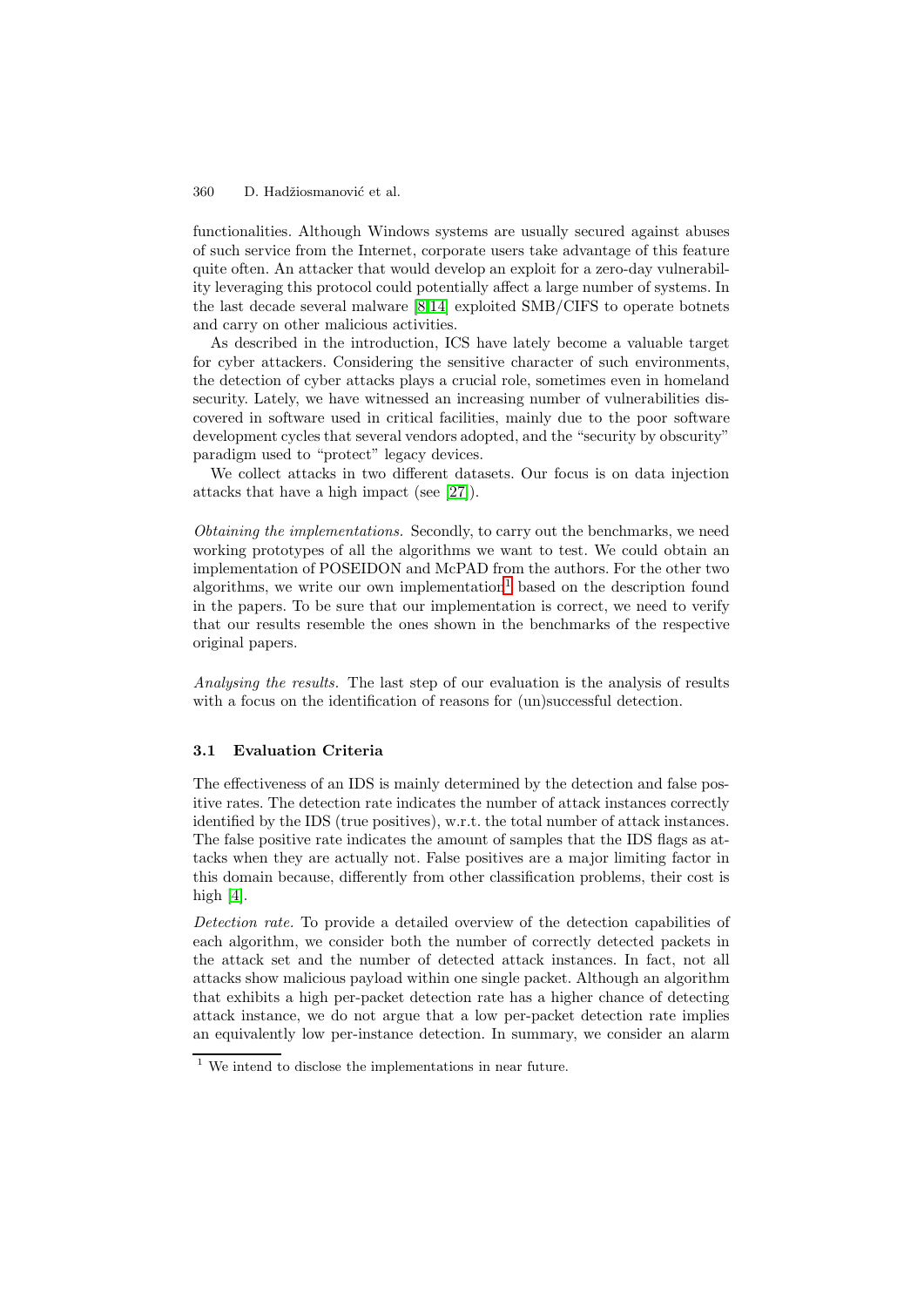as a true positive if the algorithm is able to trigger at least one alert packet per attack instance.

*False positive rate.* The usual approach to document the performance of an IDS is to relate the false positive rate with the detection rate. This is done by drawing so called Receiver Operating Characteristic (ROC) curves. The benchmarks from the original papers of the proposed algorithms express the false positive rate as a percentage. However, such number has little meaning to the final users. A better way to express the false positive rate is in terms of the number of false positives per time unit. We establish two different thresholds: 10 false positives per day and 1 false positive per minute. The former value is proposed in [\[21\]](#page-18-13) as a reasonable number for a user to maintain trust in the system. The latter is, in our opinion, the highest rate at which a human can verify alerts generated by an IDS. It is worth noting that anomaly-based IDSes, unlikely signature-based ones, do not provide information regarding the attack classification. Thus, the user might require additional time to investigate whether the alert is a true or a false positive. For each data set we compute these two thresholds based on the number of actual packets included in the verification sub data set after having split the original data set.

Since we do not make the data sets attack-free before hand, and thus some "noise" could have been collected as well, we need a way to verify that the alerts generated while processing the verification sub data set are actual false positives. To do that, we use a signature-based IDS (the popular open-source Snort), which is automatically fed with the network stream for which an alert was triggered during verification.

Commonly, in IDS evaluation papers the authors stop their analysis by reporting on the true and false positive rates. We believe that inspecting which attacks are detected, which are not detected and why, would provide useful information to fully understand when an algorithm could perform better than others (and for which threats). This kind of analysis can provide insights for future improvements. Finally we aim at evaluating the effectiveness of combining diverse algorithms to boost the detection rate.

# **4 Description of Network Data**

In this section we describe in detail the background data set and attack data sets that will be used for benchmarking the detection algorithms. The chosen data sets comprise network traffic taken from two environments. We use the publicly available vulnerabilities and high impact exploits to run the tests.

### **4.1 Web Data Set**

The following data sets are a collection of network traces of web traffic (in particular, the HTTP protocol).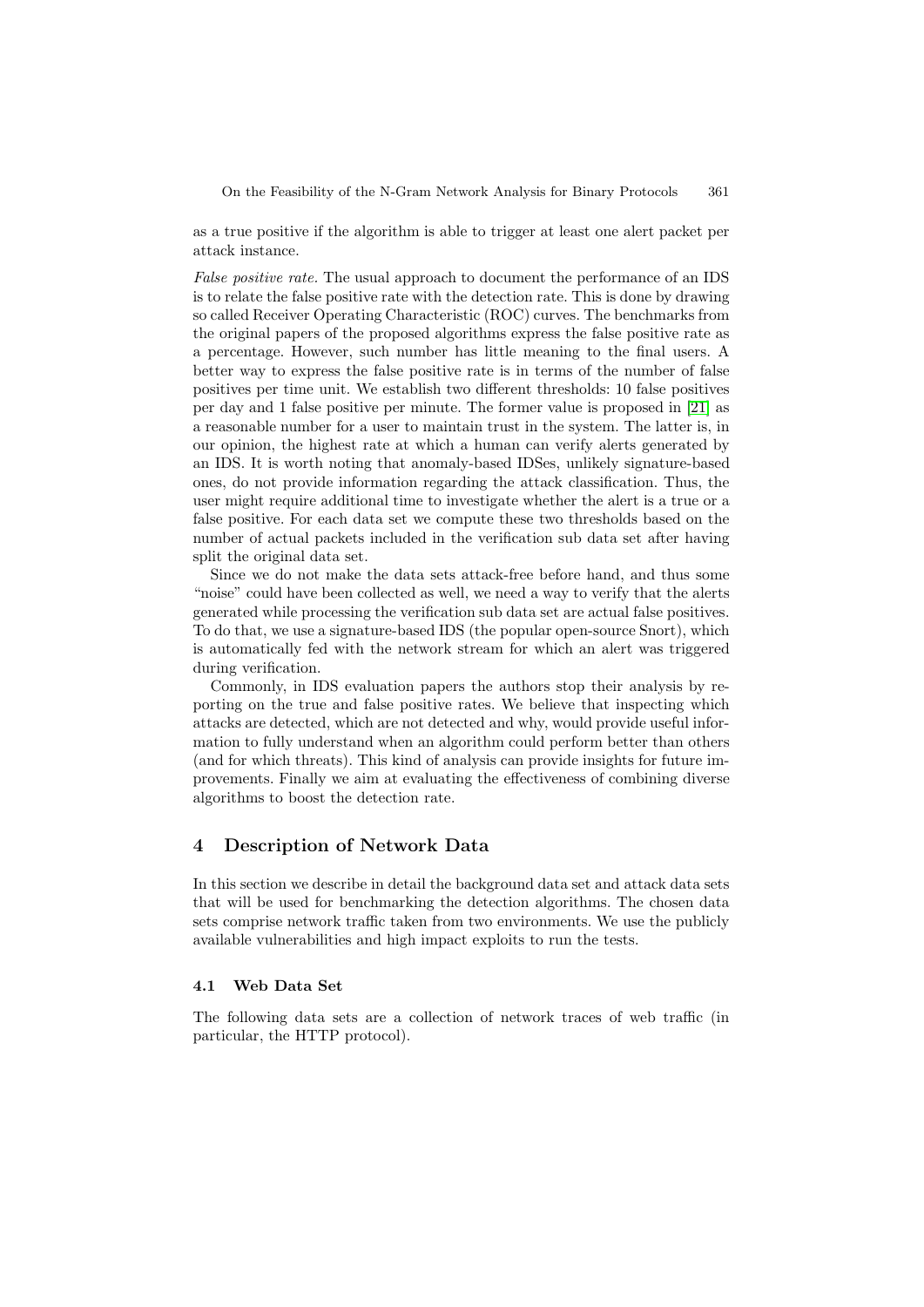$DS<sub>DARPA</sub>$ . The DARPA 1999 data set [\[21\]](#page-18-13) is a standard data set used as reference by a number of researchers. Despite being anachronistic (and criticized in several works [\[23\]](#page-19-9)), three of the algorithms we test have used this data set to compare their performance to previous works. Thus, we use the DARPA data set to verify that our own implementations of PAYL and Anagram offer comparable detection and false alert rates with the tests reported in the research papers of the detection algorithms.

 $AS_{HTTP}$ . This attack set is presented by Ingham and Inoue in [\[18\]](#page-18-14), and has been used also by the authors of McPAD for their benchmarks. It comprises 66 diverse attacks, including 11 shellcodes, which were collected from public attack archives. The attacks are instances of buffer overows, input validation errors (other than buffer overflows), signed interpretation of unsigned values and URL decoding errors.

## **4.2 LAN Data Set**

 $DS_{SMB}$  This data set includes network traces from a large University network. Samples have been collected through a week of observations. The average data rate of incoming and outgoing packets is ∼40Mbps.

In particular, we focus on the SMB/CIFS protocol, and even more on SMB/ CIFS messages which encapsulate RPC messages (see Section [5.2\)](#page-11-0). The average packet rate for this traffic is ∼22/sec. Based on this we calculate the false positive rate threshold for obtaining 10 alerts per day as 0.0005% and the one for obtaining 1 alert per minute as 0.073%.

ASSMB*.* This attack data set is made of seven attack instances which exploit four different vulnerabilities in the Microsoft SMB/CIFS protocol: *ms04-011*, *ms06-040*, *ms08-067* and *ms10-061* [\[7\]](#page-18-15).

 $ms04-011$  is a vulnerability of certain Active Directory service functions in LSASRV.DLL of the Local Security Authority Subsystem Service (LSASS) of several Microsoft Windows versions. We select this vulnerability because it is used by the worm Sasser [\[26\]](#page-19-10). We collect two different attack instances for this vulnerability. One trace is downloaded from a public repository of network traces [\[13\]](#page-18-16) where the attack payload is split in three fragments and contains a shellcode of 3320 bytes. The shellcode is made of a number of NOP instructions (byte value 0x90), followed by valid x86 instructions and a sequence of the ASCII character '1'. The second instance is generated through the Metasploit framework [\[24\]](#page-19-11). The attack payload is split into three fragments and contains a shellcode of 8204 bytes to remotely launch a command shell in the victim host.

 $m06-040$  is a vulnerability of the Microsoft Server RPC service. In particular, the vulnerability allows a stack overflow during the canonicalization of a network resource path. The specified path can be crafted to execute arbitrary code after the exploitation. We collect the attack instance from a public repository of network traces [\[13\]](#page-18-16).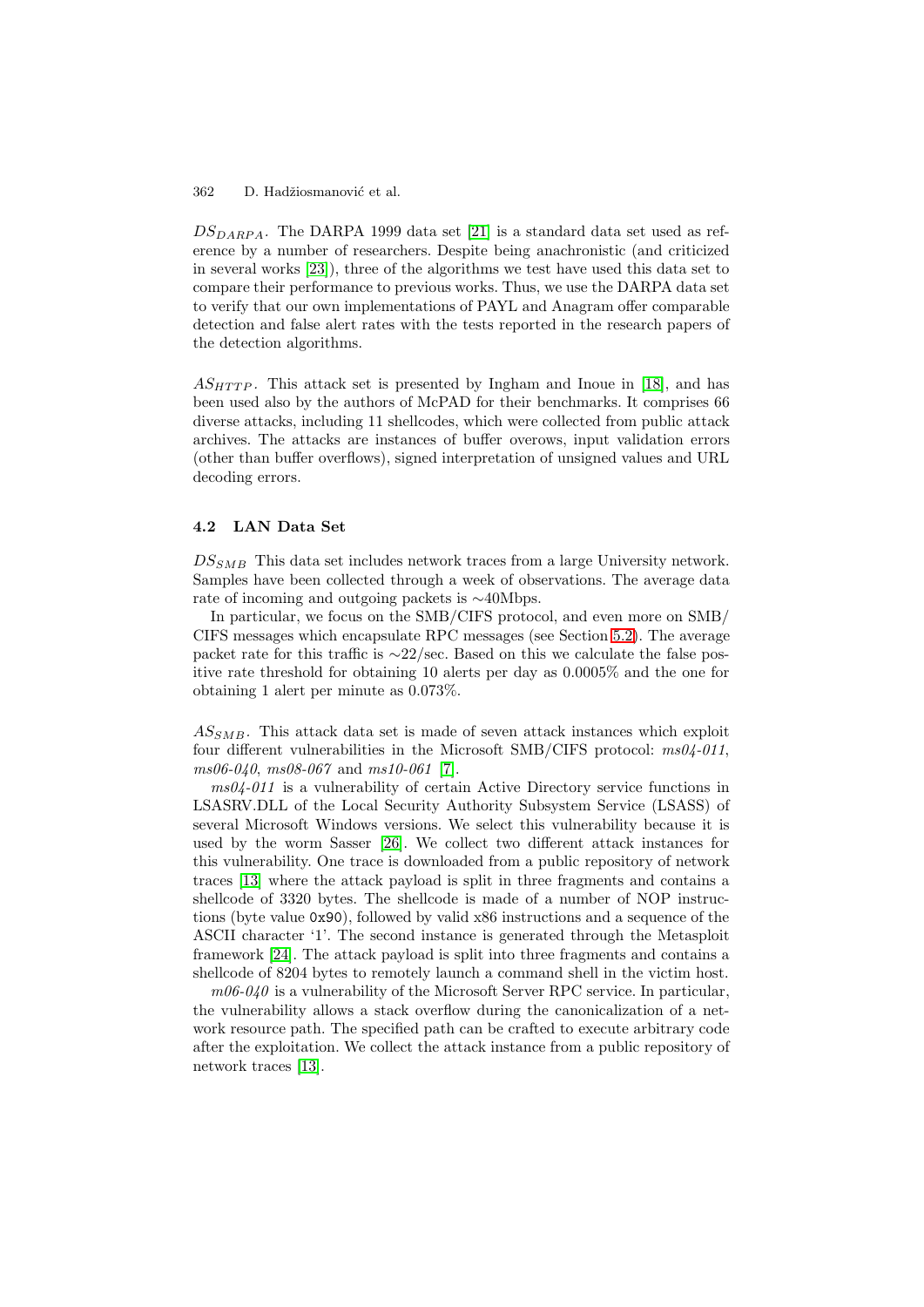$ms08-067$  is a vulnerability of the Microsoft Server RPC service which exploits a similar weakness as the one described in *m06-040*, with the same effects. We select this vulnerability because it is used by Conficker [\[8\]](#page-18-11) and Stuxnet, two high-impact pieces of malware. We collect two different attack instances for this vulnerability. One instance was downloaded from a public repository [\[13\]](#page-18-16), while the other one was generated by us using the metasploit framework. In the first instance the payload contains a shellcode of 684 bytes, while in the second instance the shellcode is 305 bytes long only.

*ms10-061* is a vulnerability of the PrintSpooler RPC service. When printer sharing is enabled, the PrintSpooler service does not properly validate spooler access permissions. Remote attackers can create files in a system directory, and consequently execute arbitrary code, by sending a crafted print request over RPC. We select this vulnerability because it was used by Stuxnet to successfully propagate in both regular backoffice LANs as well as in industrial control system environments. We collect two different attack instances for this vulnerability, both of them are generated through the metasploit framework. In one instance the attack payload is a binary file (the meterpreter executable), which accounts for 69832 bytes spanned over 18 fragments, while in the other instance the payload consists of a DLL file, which accounts for 1735 bytes spanned over three fragments.

# **4.3 ICS Data Set**

 $DS_{Modbus}$  To test the anomaly detection algorithms on ICS networks we collect a data set of traces from the industrial control network of a real-world plant over 30 days of observation. The average throughput on this network is ∼800Kbps.

This data set includes network traces of one of the most common protocols used in such environments, Modbus/TCP [\[32\]](#page-19-12). Modbus was developed more than 30 years ago initially as a protocol used in serial channels, while the TCP/IP variant was introduced approximately 15 years ago to allow the serial protocol to be used in TCP/IP networks. Modbus/TCP features basic instructions and functions. Its structure is relatively simple, and operators of critical infrastructures usually repeat a limited set of operations, thus reducing the variability of the transmitted data. In fact, the maximum size of a Modbus/TCP message is 256 bytes. Thus, a Modbus/TCP message is always contained in one single TCP segment. Observations on  $DS_{Modbus}$  reveal that the average size of Modbus/TCP messages is 12.02 bytes (in  $DS_{SMB}$  it is 535.5 bytes). In the observed  $DS_{Modbus}$ , the number of duplicated TCP segment payloads is high (96.08%), in contrast to the other data set (e.g.,  $DS_{SMB}$  has 31.37%). In other words, more than 9 TCP segments out of 10 carry a Modbus/TCP message that is a perfect duplicate of some other message already observed. The average packet rate for Modbus incoming traffic is ∼96/sec. Based on this observation, we calculate the false positive rate threshold for generating 10 alerts per day as 0.00012% and the threshold for generating 1 alert per minute as 0.017%.

AS<sub>Modbus</sub>. The attack data set is made of 163 attack instances, which exploit diverse vulnerabilities of the Modbus/TCP implementations. There are fewer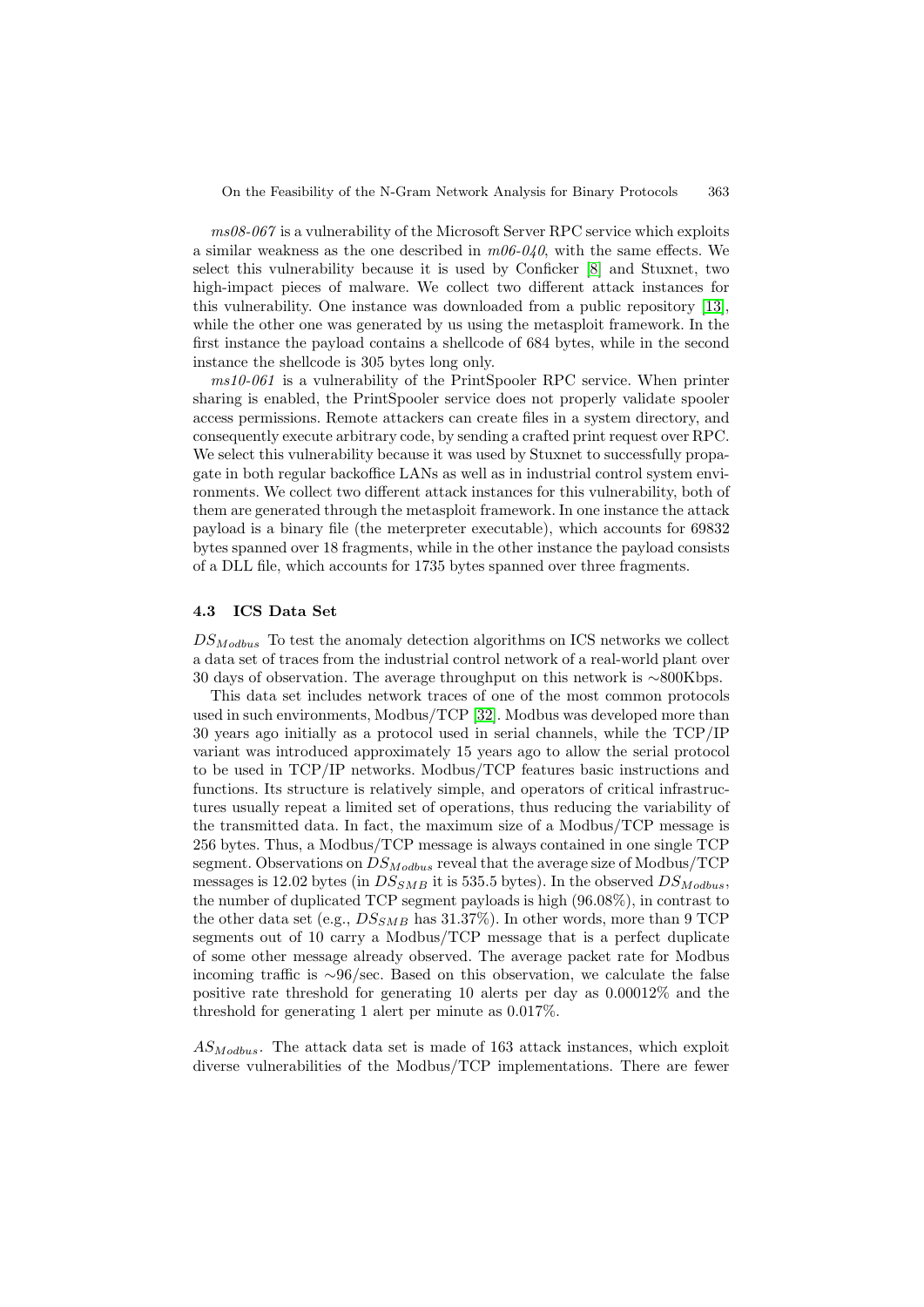publicly known attacks against Modbus/TCP devices than SMB/CIFS attacks. Network traces for a good deal of these attacks can be downloaded from the website of an ICS security firm [\[11\]](#page-18-17). The exploited vulnerabilities can be categorised in two large families: *unauthorised use* and *protocol errors*.

*Unauthorized use* consist of two attack types: (a) "weird" clients talking to the Modbus server and (b) messages used only for diagnostics and special maintenance, which are thus seldom seen in the network traffic. By issuing these special messages, the attacker is often able to achieve a complete take over of the device.

*Protocol errors* are mainly fuzzing attempts against a device. For instance, these attacks are carried out by sending data not compliant with the protocol specifications (e.g. a too short protocol data unit). The outcome of such attacks can range from the unavailability of the device up to the control of the execution flow (see Cui and Stolfo [\[9\]](#page-18-18) for a more detailed discussion).

## **5 Benchmarks**

In this section we show the results of our benchmarks and compare the performances of the algorithms for each data set.

*Setting up and tuning the algorithms.* For each dataset we split the background traffic into two sets, one for training and one for verification. The splitting is performed randomly, by sampling the network streams. Each split sub data set accounts for nearly 50% of the original data. The training sub data set is used to build the detection profiles for each algorithm, while the verification one is used to evaluate the number of false positives raised by the algorithm. Finally, we run the algorithms on the attack data set.

For performing the benchmarks we need to set up several starting parameters for each algorithm.

**PAYL.** As introduced in the original paper, the size of the PAYL model can be reduced by merging profiles when their number becomes too large. For each data set we perform several runs using different values of the merging parameter. Finally, for the  $DS<sub>DARPA</sub>$  data set we set the parameter value to 0.12. For the remaining data sets we do not merge profiles, as the total number of profiles remains low (up to 150, compared to 480 in  $DS_{DARPA}$ ). As the "smoothing factor", we use the same value (0.001) suggested by Ingham and Inoue in [\[18\]](#page-18-14). We apply the algorithm to individual TCP segment payloads.

**Anagram.** For each data set we run tests with different n-gram sizes (*n* size of 3, 5, 7, 9 and 12). Since we obtain the best results with the 3-grams, we set this as the standard n-gram size. As in the original paper, we set the size of the Bloom filter to 2MB. We do not use the "bad content model" proposed by the authors because it would be ineffective as they build it with virus samples, and our attack data sets do not include viruses.

**POSEIDON.** For all tests we use a SOM with fixed number of neurones (96). Also, we set the number of instances for training the SOM at 10000.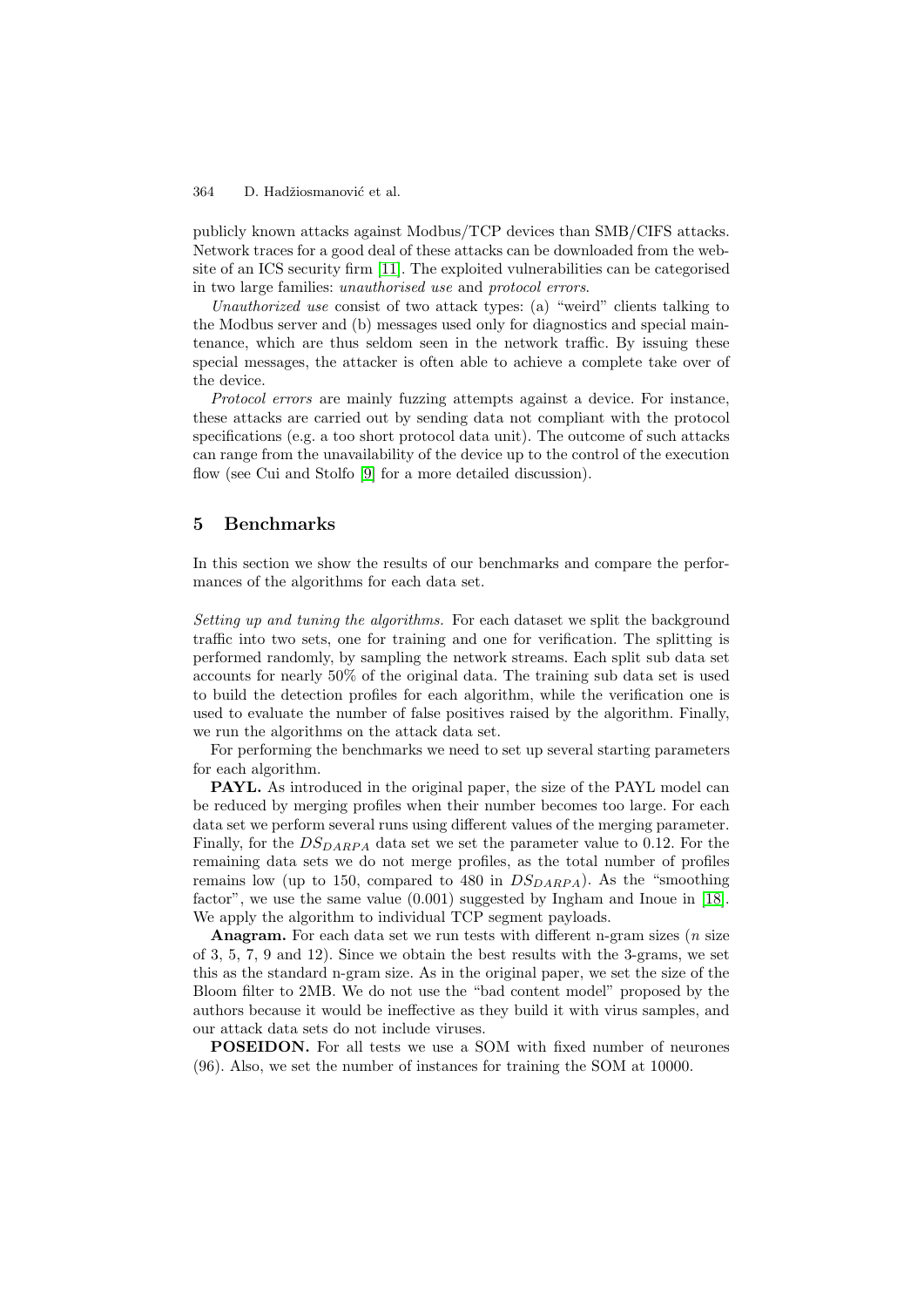**McPAD.** For all tests we use the best performing parameters as proposed in [\[28\]](#page-19-5). Those are: number of clusters  $k = 160$ , desired false positive rate for each SVM classifier set to 1% and *maximum probability* as combination rule for the output of the SVM classifiers.

For each algorithm we vary the value of the threshold to observe how the false positive and detection rates change.

#### **5.1 Implementation Verification**

To verify the correctness of our implementations we run initial tests using  $DS_{DARPA}$  data set (since that was the only common data set used in 3 original algorithm benchmarks). Instead of using DARPA attack dataset, we use the  $AS_{HTTP}$  for testing. There are two main reasons for this: (1) the original attack instances of the DARPA data set do not reflect at all modern attacks, and (2) not all the algorithms have been benchmarked against the attack set of DARPA (Anagram is the exception). Thus, it would be impossible to faithfully reproduce the previous experiments. In Table [1](#page-11-1) we summarize the results of this first round of benchmarks: for each algorithm we report the highest detection rate we achieve, and the corresponding false positive rate.

|  |  |  |  |  | <b>Table 1.</b> Test results on $DS_{DARPA}$ and testing with $AS_{HTTP}$ |  |
|--|--|--|--|--|---------------------------------------------------------------------------|--|
|  |  |  |  |  |                                                                           |  |

<span id="page-11-1"></span>

|                 | FPR.      | DR.                           |
|-----------------|-----------|-------------------------------|
|                 |           | (packet-based) (packet-based) |
| <b>PAYL</b>     | $0.00\%$  | 90.73%                        |
| <b>POSEIDON</b> | $0.004\%$ | 92.00%                        |
| Anagram         | $0.00\%$  | 100.00%                       |
| McPAD           | $0.33\%$  | 87.80%                        |

All the algorithms show high detection and low false positive rates. When compared to the original papers, these results match our expectations, thus we can be reasonably sure that our re-implementations are not (too) dissimilar from the original ones in terms of completeness and accuracy.

#### <span id="page-11-0"></span>**5.2 Tests with LAN Data Set**

We first perform the test on  $DS_{SMB}$  by using all the SMB/CIFS packets directed to the TCP ports 139 or 445. However, none of the algorithm can perform well enough under these conditions. For example, the Bloom filter used by Anagram saturates with 3-grams during the training phase. Consequently, no attack instance is further detected, even with the lowest threshold. Increasing either the size of n-grams or the size of the Bloom filter cannot solve the issue of undetected attacks. In the former case, the Bloom filter saturates even with fewer training packets. In the latter case, even with a filter size of 20MB (10 times bigger than the size suggested by the authors) which does not cause full saturation, no attack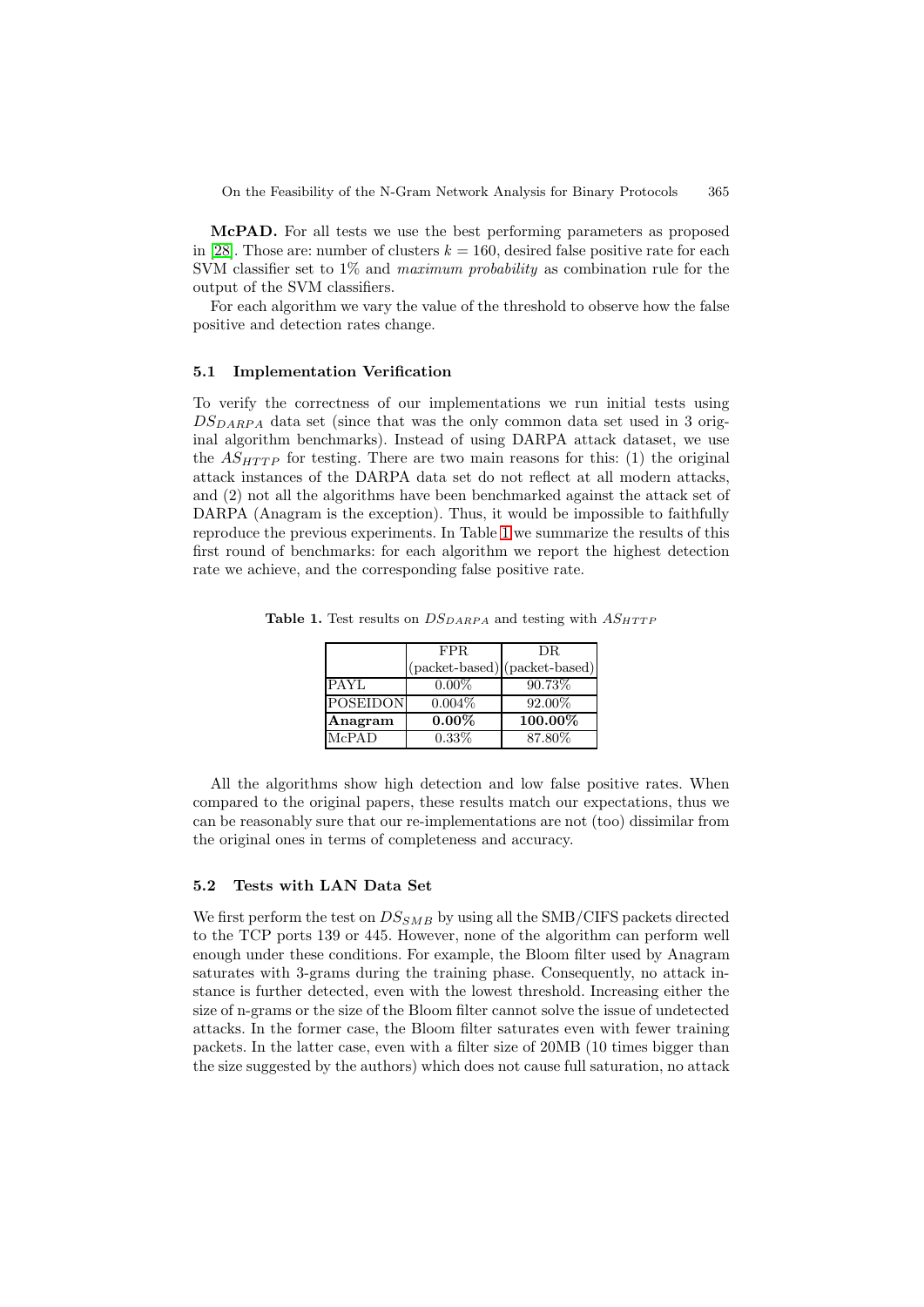is detected with false positives rates lower than 4%. Other algorithms exhibit similar detection problems, with at least one attack instance detected only with false positive rates higher than 1%.

This result alone would imply a complete failure for this protocol. We believe the reason why the algorithms poorly perform on SMB/CIFS is because of the high variability of the analyzed payload. In fact, SMB/CIFS is mainly used to transfer files between Windows computers. Such files are contained in the request messages processed by the algorithms and can be of any type, from simple text files to compressed binary archives or even encrypted data.

We acknowledge that all attack instances publicly available exploit vulnerabilities of the Windows RPC service by leveraging SMB/CIFS, which can encapsulate RPC messages. Thus, we re-run the test on a filtered data set. In particular, we extract only SMB/CIFS messages that carry RPC data (∼1% of the original SMB/CIFS traffic). By doing this, we are implicitly providing a semantical hint to the algorithms. We expect this to improve both the detection and false positive rates.

The results of this round of tests are summarized on Table [2.](#page-13-0) Anagram achieves a 0.00% false positive rate while still being able to detect 3 attack instances. Anagram also achieves the lowest false positive rate among the tested algorithms when detecting all of the attack instances, a rate lower than the adjusted false positive of 1 alert per minute. McPAD generates the highest false positive rate, and it is impossible to lower that no matter which combination of parameters we choose. We believe that the main reason for this lies in the fact that McPAD implements the approximate payload representation, that, in such variable conditions, provides poor payload description.

There is no need to evaluate how a combined approach, i.e., using all the algorithms simultaneously, would perform since Anagram is already outperforming the other algorithms.

Finally, we process all false positives with SNORT to verify that none of them is actually a true positive.

*Analysis of detected and undetected attacks.* By considering which attack instance is detected the most, we observe that all the algorithms can detect an attack instance exploiting the  $ms04-011$  vulnerability. In particular, of the three segments composing the attack payload, only one is always identified as anomalous. Here we report a fragment of it:

| 0230              |  |  |                                                 |  |  |  |  | 59 35 1c 59 ec 60 c8 cb cf ca 66 4b c3 c0 32 7b | $Y5.Y.'$ $fK.2f$ |  |  |  |
|-------------------|--|--|-------------------------------------------------|--|--|--|--|-------------------------------------------------|------------------|--|--|--|
| 0240              |  |  | 77 aa 59 5a 71 76 67 66 66 de fc ed c9 eb f6 fa |  |  |  |  |                                                 | w.YZqvgff        |  |  |  |
| 0250              |  |  | d8 fd fd eb fc ea ea 99 da eb fc f8 ed fc c9 eb |  |  |  |  |                                                 | .                |  |  |  |
| 0260              |  |  | f6 fa fc ea ea d8 99 dc e1 f0 ed cd f1 eb fc f8 |  |  |  |  |                                                 | .                |  |  |  |
| 0270              |  |  | fd 99 d5 f6 f8 fd d5 f0 fb eb f8 eb e0 d8 99 ee |  |  |  |  |                                                 | .                |  |  |  |
| 0280              |  |  | ea ab c6 aa ab 99 ce ca d8 ca f6 fa f2 fc ed d8 |  |  |  |  |                                                 | .                |  |  |  |
| 0290              |  |  | 99 fb f0 f7 fd 99 f5 f0 ea ed fc f7 99 f8 fa fa |  |  |  |  |                                                 | .                |  |  |  |
| 02a0              |  |  | fc e9 ed 99 fa f5 f6 ea fc ea f6 fa f2 fc ed 99 |  |  |  |  |                                                 | .                |  |  |  |
| 02 <sub>b</sub> 0 |  |  |                                                 |  |  |  |  |                                                 | .                |  |  |  |
| 02c0              |  |  |                                                 |  |  |  |  |                                                 | .                |  |  |  |
| 02d <sub>0</sub>  |  |  |                                                 |  |  |  |  |                                                 | .                |  |  |  |
| 02e0              |  |  |                                                 |  |  |  |  |                                                 | .                |  |  |  |
| 02f0              |  |  |                                                 |  |  |  |  |                                                 | .                |  |  |  |
| 0300              |  |  |                                                 |  |  |  |  |                                                 | .                |  |  |  |
| $\cdots$          |  |  |                                                 |  |  |  |  |                                                 |                  |  |  |  |
| 05a0              |  |  | 90 90 90 90 90 90 90 90                         |  |  |  |  |                                                 | .                |  |  |  |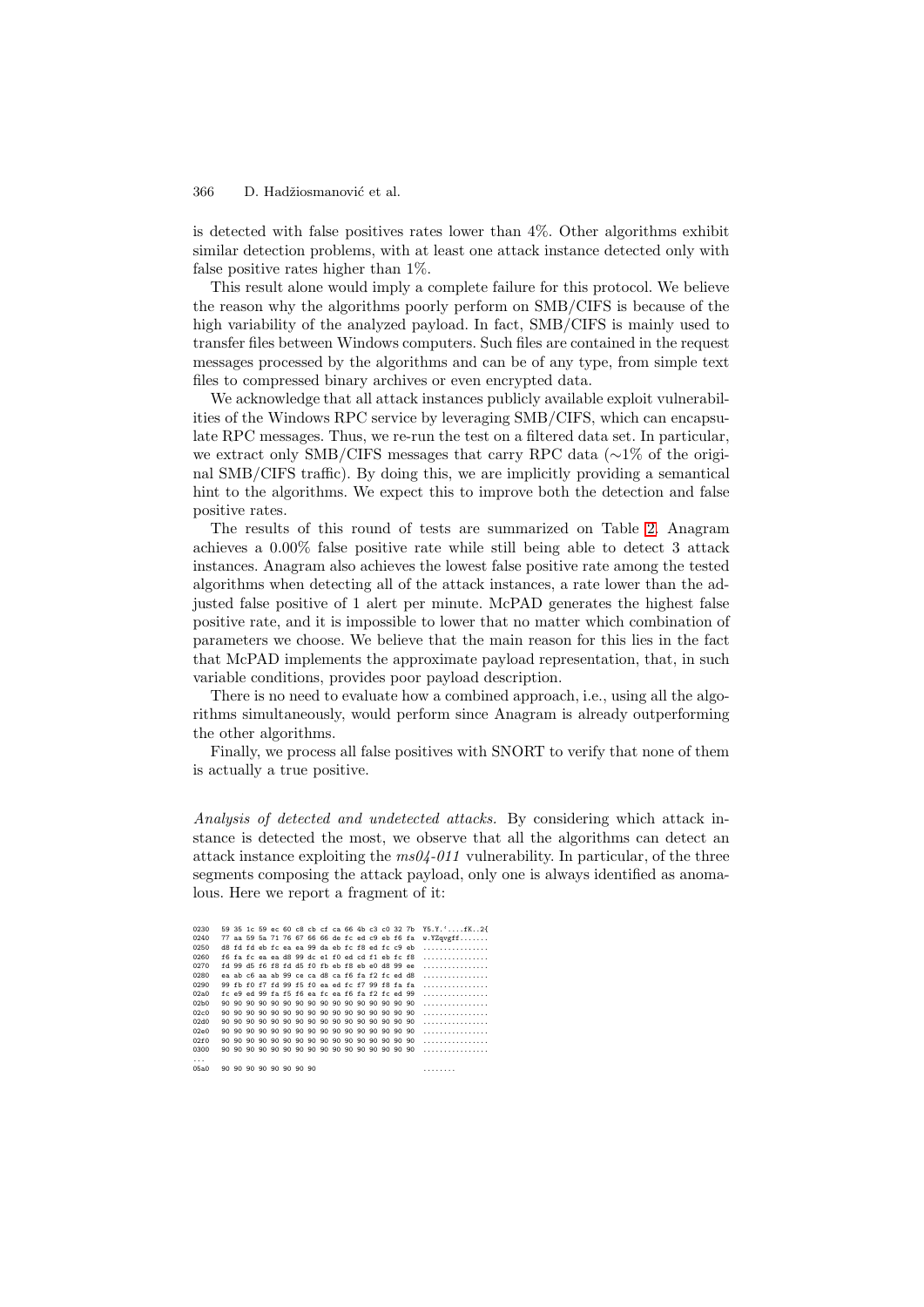|                 | <b>FPR</b> | DR.      | DR.                                            |
|-----------------|------------|----------|------------------------------------------------|
|                 |            |          | (packet-based) (packet-based) (instance-based) |
|                 | $0.004\%$  | $1.43\%$ | 2/7                                            |
|                 | $0.007\%$  | $3.35\%$ | 3/7                                            |
| <b>PAYL</b>     | 0.01%      | 6.65%    | 4/7                                            |
|                 | 0.05%      | 23.92\%  | 5/7                                            |
|                 | 4.41\%     | 66.51%   | 6/7                                            |
|                 | 11.05%     | 85.02%   | 7/7                                            |
|                 | $0.007\%$  | $6.22\%$ | 2/7                                            |
|                 | $0.007\%$  | 10.04%   | 3/7                                            |
| <b>POSEIDON</b> | 1.27%      | 37.32%   | 4/7                                            |
|                 | 2.28\%     | 50.23%   | 6/7                                            |
|                 | 3.32%      | 58.37%   | 6/7                                            |
|                 | 5.39%      | 66.98%   | 7/7                                            |
|                 | $0.00\%$   | 0.95%    | $\overline{2/7}$                               |
|                 | $0.00\%$   | 22.48%   | 3/7                                            |
| Anagram         | $0.02\%$   | 37.32%   | 7/7                                            |
|                 | $2.34\%$   | 55.50%   | 7/7                                            |
|                 | 8.39%      | 63.64\%  | 7/7                                            |
|                 | 19.02%     | 60.38%   | 7/7                                            |
|                 | 20.62%     | 60.86%   | 7/7                                            |
| McPAD           | 22.31\%    | 61.35%   | 7/7                                            |
|                 | 27.61%     | 65.21\%  | 7/7                                            |
|                 | 97.39%     | 90.00%   | 7/7                                            |

<span id="page-13-0"></span>Table 2. Test results on  $DS_{SMB}$  and testing with  $AS_{SMB}$ 

We verify that this particular segment is flagged as anomalous by all the algorithms because of the long sequence of the byte value 0x90, which corresponds to the NOP instruction of the shellcode. Although there are individual bytes with value 0x90 in the training set, we verify that there is never a sequence of three bytes with this value. This explains why Anagram can identify as anomalous a vast majority of the 3-grams in the aforementioned payload. Also PAYL and POSEIDON will identify an anomalous byte frequency distribution, in which the byte value 0x90 peaks above all the others. Similarly, the fact that the payload consists of continuous 0x90 bytes implies that McPAD classifiers will be able to recognize the peak in the frequency of these 2-grams.

We also observe that both PAYL and POSEIDON fail to detect one attack instance exploiting the  $ms06-040$  vulnerability, when the false positive rate is below 2%. A fragment of the payload of such attack instance is reported below:

| 0170              |  |  |  |  |  |  |                                                 | 52 df 47 2c 0c 86 de fe fe b9 f6 68 ae 23 4f a5 | $R.G$ , h. #0.   |
|-------------------|--|--|--|--|--|--|-------------------------------------------------|-------------------------------------------------|------------------|
| 0180              |  |  |  |  |  |  | 81 53 79 43 fc fc 31 58 af ad 6e 30 29 f7 50 8a |                                                 | .SyC.1X.00).P.   |
| 0190              |  |  |  |  |  |  | 4a e1 78 43 30 6a 55 75 58 72 6e 4f 42 48 4c 42 |                                                 | J.xCOjUuXrnOBHLB |
| 01a0              |  |  |  |  |  |  | 36 34 33 4a 51 38 69 42 52 37 39 46 59 49 79 71 |                                                 | 643J08iBR79FYIvg |
| 01 <sub>b</sub> 0 |  |  |  |  |  |  | 7a 62 38 48 4e 47 68 48 7a 52 59 6e 38 76 55 78 |                                                 | zb8HNGhHzRYn8vUx |
| 01c0              |  |  |  |  |  |  | 41 4d 57 61 57 66 68 30 48 4c 30 61 76 73 61 6b |                                                 | AMWaWfhOHLOavsak |
| 01d0              |  |  |  |  |  |  | 7a 56 65 4d 32 42 76 64 64 43 64 41 45 75 75 53 |                                                 | zVeM2ByddCdAEmnS |
| 01e0              |  |  |  |  |  |  | 4f 7a 41 4f 70 6b 30 37 4c 45 70 66 73 44 73 49 |                                                 | OzAOpk07LEpfsDsI |
| 01f0              |  |  |  |  |  |  | 66 57 39 65 31 59 45 6e 43 38 52 62 76 57 65 50 |                                                 | fW9e1YEnC8RbvWeP |
| 0200              |  |  |  |  |  |  | 59 63 54 77 7a 63 32 4f 50 4f 52 6b 71 4c 33 4b |                                                 | YcTwzc20P0RkgL3K |
| 0210              |  |  |  |  |  |  | 65 7a 69 62 72 57 4e 6d 58 33 4b 56 70 50 6c 45 |                                                 | ezibrWNmX3KVpP1E |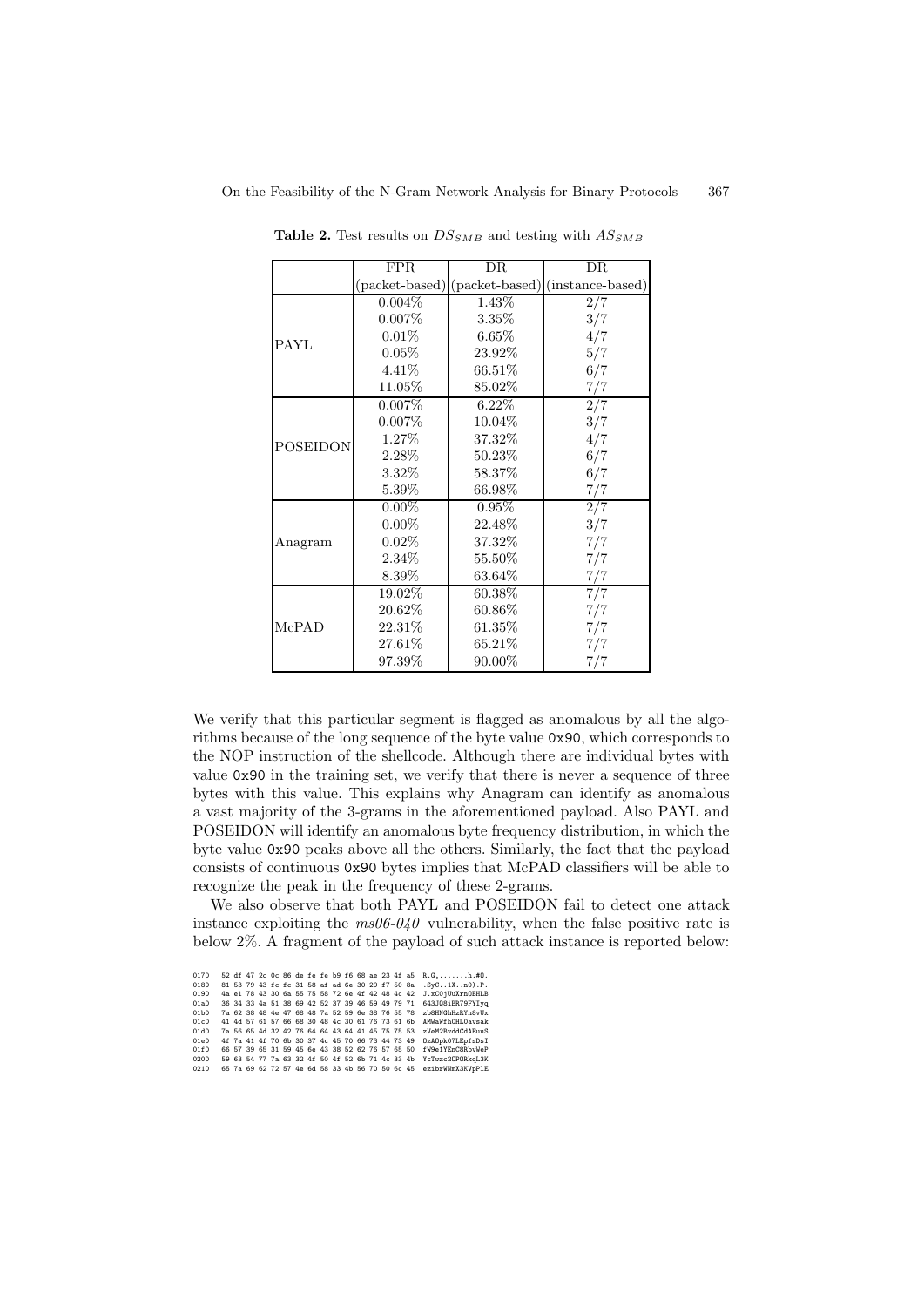This fragment contains a large majority of printable characters, thus one would expect that, since RPC over SMB/CIFS messages are mostly binary, a detection algorithm based on byte frequency distribution would be able to detect such payload. However, RPC over SMB/CIFS is also used to feed remote print spoolers with files to print. For example, in the filtered data set used for training we can identify the following fragment which is part of a PDF file sent to the spooler:

0200 09 2f 40 6f 70 53 74 61 63 6b 4c 65 76 65 6c 20 ./@opStackLevel<br>0210 40 6f 70 53 74 61 63 6b 4c 65 76 65 6c 20 31 20 @opStackLevel 1<br>0220 61 64 64 20 64 65 66 0d 0a 09 09 63 6f 75 6e 74 add def....count<br>0230 64 69 63 0240 0a 09 09 40 64 69 63 74 53 74 61 63 6b 43 6f 75 ...@dictStackCou 0250 6e 74 42 79 4c 65 76 65 6c 20 65 78 63 68 20 40 ntByLevel exch @ 0260 64 69 63 74 53 74 61 63 6b 4c 65 76 65 6c 20 65 dictStackLevel e<br>0270 78 63 68 20 70 75 74 04 04 04 05 09 2f 40 64 69 63 xch put.../A8ico<br>0280 74 53 74 61 63 6b 4c 65 76 65 6c 20 40 64 69 63 5 5 factlevel @dic 0270 78 63 68 20 70 75 74 0d 0a 09 09 2f 40 64 69 63 xch put..../@dic 0280 74 53 74 61 63 6b 4c 65 76 65 6c 20 40 64 69 63 tStackLevel @dic 0290 74 53 74 61 63 6b 4c 65 76 65 6c 20 31 20 61 64 tStackLevel 1 ad

Similar to the previous fragment, this fragment also contains a vast majority of printable characters. Due to the high variability of data, the threshold for detecting such fragment had to be set in such a way that many normal samples were classified as anomalous.

#### **5.3 Tests with ICS Data Set**

The results of this round of tests are summarized on Table [3.](#page-15-0) Anagram shows outstanding results in this test, and this does not come unexpected. The messages in this data set are rather short and the number of duplicates is also high (more than 95%). This is a perfect combination for Anagram and its binary-based approach. Anagram detects most of attack instances with a false positive rate that is lower than the adjusted false positive rate of 10 alerts per day. When detecting all of the attack instances, the false positive rate is still one order of magnitude lower than the adjusted false positive rate of 1 alert per minute.

McPAD also performs well with respect to the false positive. This is expected because the analysed Modbus traffic is expressed in messages of fixed length structure and with a limited range of values in used bytes. This results in McPAD accurately modeling relationships in the message structure.

PAYL seems to have a better packet-rate detection rate than POSEIDON. However, POSEIDON always performs better with respect to the instance-based detection rate as well as lower false positive. When the two algorithms are tuned to detect all of the attack instances, they both generate an overwhelming number of false positives, triggering on almost every packet.

With respect to the false positives generated during the verification phase, no raised alert turned out to be a true positive when processed with Snort. This is largely expected due to 1) the small number of available signatures for the Modbus protocol, and 2) the fact that the industrial control network from which we collected traffic from is highly isolated from other networks, with only a fixed number of hosts communicating. Thus, the chance of "noise" is substantially low.

Similarly to the previous test, there is no reason to test how a combination of algorithms would perform, because Anagram outperforms all the other algorithms in terms of detection and false positive rates.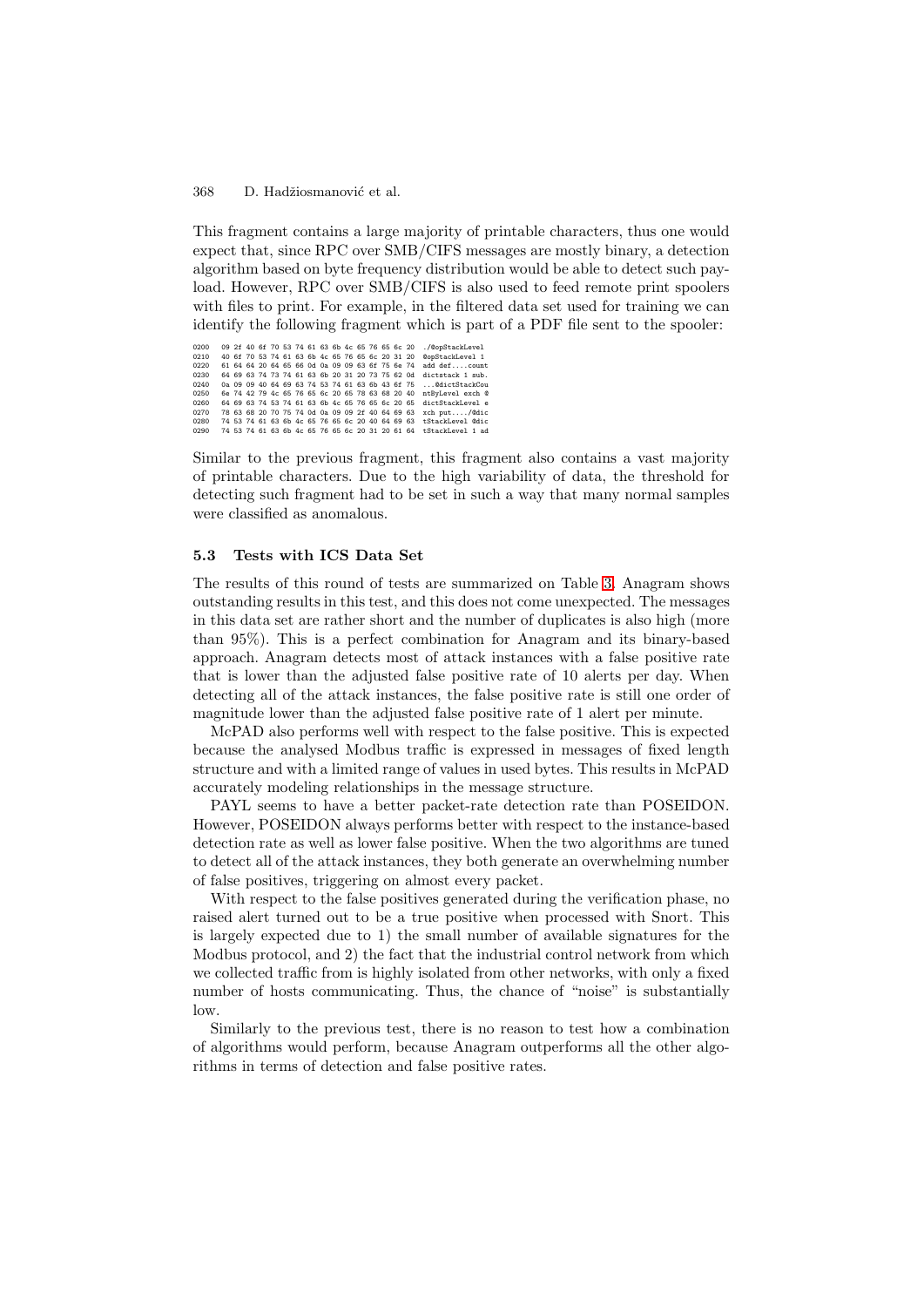<span id="page-15-0"></span>

|                 | <b>FPR</b>  | <b>DR</b>                        | DR               |  |  |  |
|-----------------|-------------|----------------------------------|------------------|--|--|--|
|                 |             | $(packet-based) (packet-based) $ | (instance-based) |  |  |  |
|                 | $0.00\%$    | 62.57%                           | 101/163          |  |  |  |
| <b>PAYL</b>     | $0.00\%$    | 92.63%                           | 150/163          |  |  |  |
|                 | 9.25%       | 95.70%                           | 155/163          |  |  |  |
|                 | 95.00%      | 100.00%                          | 163/163          |  |  |  |
|                 | $0.04\%$    | 3.07%                            | 4/163            |  |  |  |
|                 | $0.07\%$    | 77.30%                           | 125/163          |  |  |  |
| <b>POSEIDON</b> | $0.37\%$    | 95.09%                           | 154/163          |  |  |  |
|                 | 7.65%       | 97.54%                           | 158/163          |  |  |  |
|                 | 97.81%      | 100.00%                          | 163/163          |  |  |  |
|                 | $0.00\%$    | 3.68%                            | 5/163            |  |  |  |
|                 | $0.00005\%$ | 10.42\%                          | 16/163           |  |  |  |
| Anagram         | $0.00007\%$ | 18.40%                           | 29/163           |  |  |  |
|                 | $0.00007\%$ | 96.93%                           | 157/163          |  |  |  |
|                 | 0.002%      | 100.00%                          | 163/163          |  |  |  |
|                 | 0.041       | $6.31\%$                         | 10/163           |  |  |  |
| McPAD           | 0.044       | 96.93%                           | 157/163          |  |  |  |
|                 | 0.045       | 96.93%                           | 157/163          |  |  |  |
|                 | 0.046       | 96.93%                           | 157/163          |  |  |  |

Table 3. Test results on  $DS_{Modbus}$  and testing with  $AS_{Modbus}$ 

*Analysis of detected and undetected attacks.* To understand why Anagram works so well with Modbus traffic consider the following two Modbus messages. The first one is a valid read request (identified by the 8th byte with value 0x03 which corresponds to the request "function code"):

35 ae 00 00 00 06 00 03 0c 7f 00 64

The following fragment is an attack instance attempting to corrupt the PLC memory by invoking a vulnerable diagnostic function (byte value 0x08) with invalid data (bytes 0x00 0x04 0x00 0x00 ):

00 00 00 00 00 06 0a 08 00 04 00 00

We first observe that the anomalous value in this payload are the byte value of the function code, and the subsequent four bytes (never observed in the training set on that same positions). There are 6 3-grams over 10 (60%) which are not present in the valid request. The number of distinct 3-grams observed during training is not much bigger than the one observable in the aforementioned request, due to the large number of duplicated payloads. Thus, with such a small packet size, even a few bytes with unusual value can make a big difference.

On the other hand, from the results in Table [3](#page-15-0) we see that for all the algorithms there is always a significant increase in the amount of false positives raised when the threshold is adjusted to detect all attack instances. We observe that the attack instances that do not get detected before the threshold is adjusted are similar to the one in the following example:

00 00 00 00 00 02 0a 11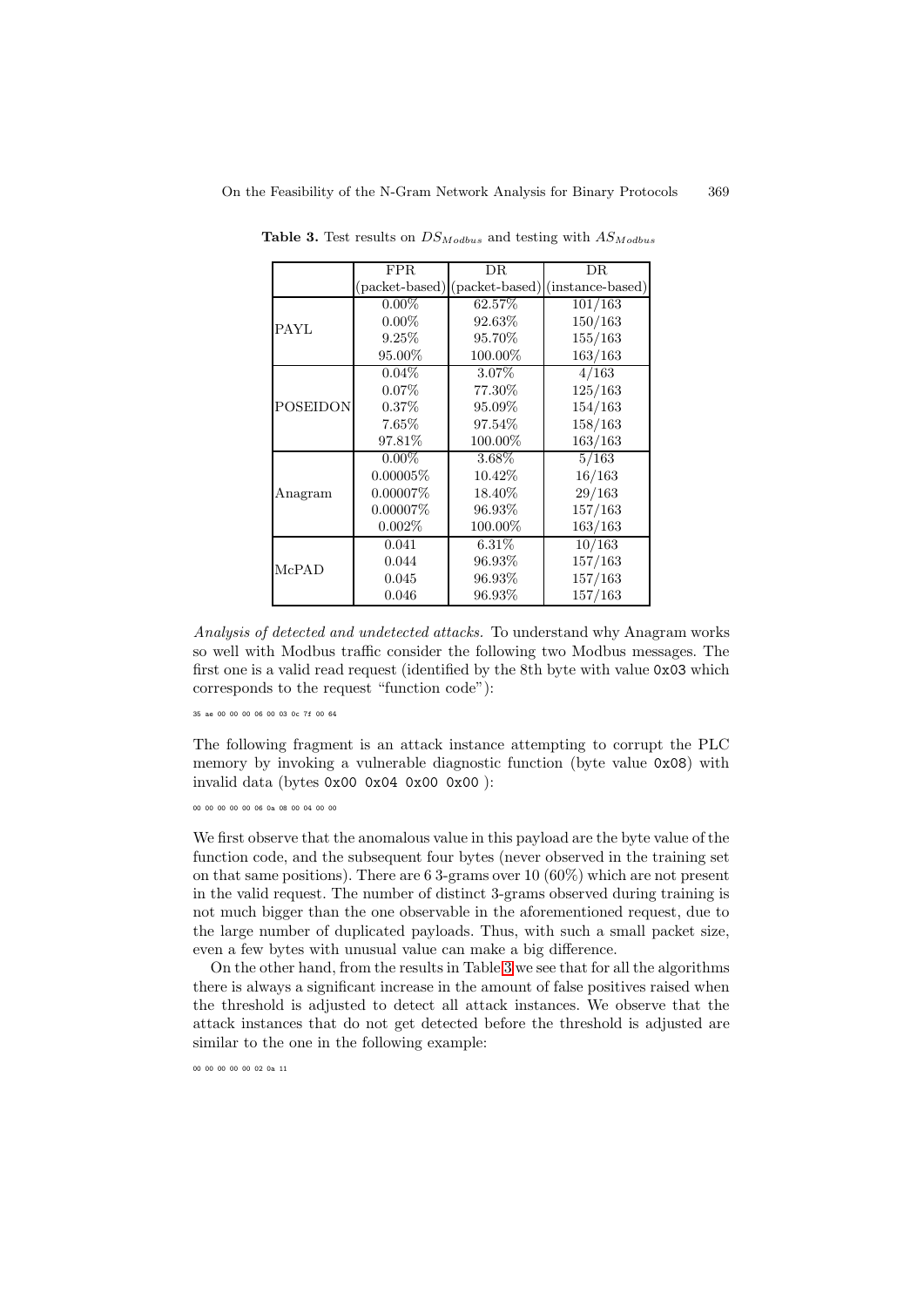This 8 bytes long message is the smallest possible Modbus message allowed by the protocol specification. We acknowledge that this request is not unusual only because of its size, but also because the function code value 0x02 (corresponding to the request "report slave ID") was never observed during training. We have verified that the only 3-gram in this payload not observed during the training is the last one  $0x02$   $0x0a$   $0x11$ . Thus, in spite of the small size of this payload, the threshold has to be lowered in order to detect it. Detecting such anomalous packet (with only one anomalous n-gram) in a bigger message would be much more difficult.

# <span id="page-16-0"></span>**6 Related Work**

To the best of our knowledge, Ingham and Inoue describe the most recent framework for testing the performance of IDS algorithms [\[18\]](#page-18-14). The authors focus on HTTP traffic. The framework is based on the general principle that testing different IDS algorithms on the same network environment and with the same network and attack data allows a better comparison of the algorithms' performance, which would be impossible by re-using the results of the unrelated, individual tests run by the algorithm developers. They collect background web traffic from four different websites and create a publicly available set of network traces. The traces contain instances of web attacks generated by running exploitation tools downloaded from popular vulnerability repositories (e.g., BugTraq, SecurityFocus and the Open Source Vulnerability Database). There are other IDS evaluation frameworks, as reported in [\[18\]](#page-18-14), but are all quite dated.

In [\[31\]](#page-19-13) Song et al. show that polymorphic behaviour in shellcodes is too greatly spread to be modeled effectively. The authors note that it is difficult to model data with high variability, especially in case the adversary is able to inject some "normal" looking n-grams into the attack payload to make it look legitimate. Our experiments with SMB traffic confirm that, not only this observation is true for polymorphic shellcode traffic, but even for regular attacks that do not leverage any evasion techniques.

# **7 Conclusion**

In this paper we present a thorough analysis of several n-gram-based algorithms for network-based anomaly detection. We investigate the performance of stateof-the-art detection algorithms when analyzing network traffic from two binary protocols. We believe our analysis allows us to draw interesting observations and conclusions.

First, despite the fact that the attack instances on the SMB/CIFS protocols are correctly detected, all studied algorithms incur in a high penalty in terms of false positives they raise. Concretely, it would be expensive to deploy them independently in a real environment. On the other hand, if we restrict the field to the Modbus protocol alone, Anagram detects almost every attack instance with a rate of false positives lower than the 10 alerts per day threshold.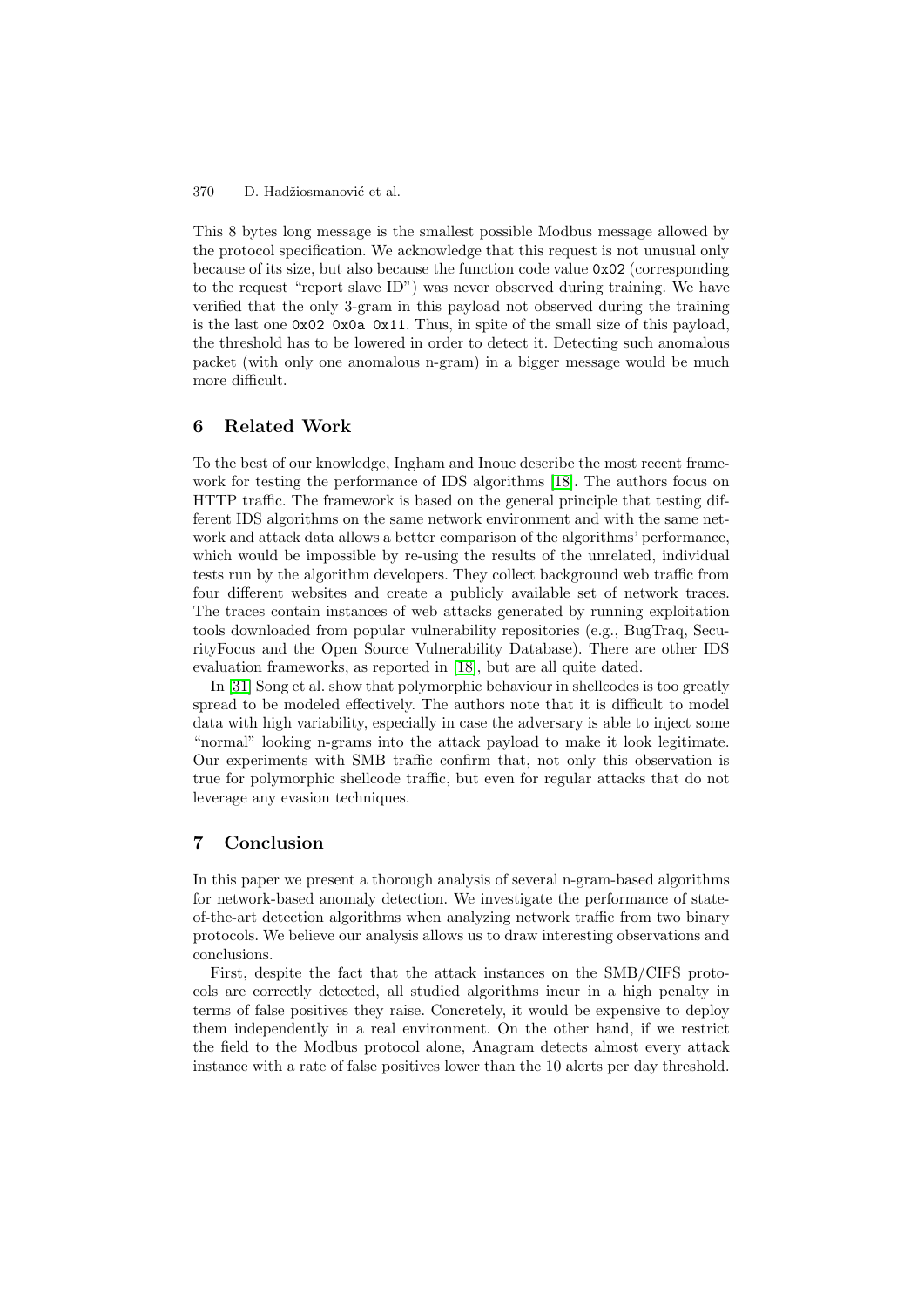We believe that with such performance the algorithm could be deployed in a real environment.

Second, all studied algorithms trigger on the exploitation payload. We can observe this by selecting two different attack instances that exploit the same vulnerability, but using two different attack payloads. In several cases, while one instance is detected even with a low threshold, to detect both attacks one needs to increase the threshold significantly. The previously missed attack instance usually contains a small-size attack payload, and thus "blends" more easily with the normal payload data, thereby avoiding detection.

Third, there is no absolute best algorithm among the ones we studied. Anagram performs slightly better than the rest when analyzing the filtered SMB/CIFS and the Modbus protocols, but it is also the one performing worst when the filter is not applied. Technically, this is due to the fact that the unfiltered SMB/CIFS traffic contains several n-grams that are also present in the attack payloads. This supports the intuition that variability of the network traffic has a great impact on the performance of these systems. Indeed, *every* studied algorithm is affected by this, allowing us to conclude that, rather than the single implementation, it is the underlying principle of capturing regularity in the unstructured packet payload that does not hold true. Our results show that n-gram analysis quickly becomes incapable of capturing relevant content features when analysing moderately variable traffic. This problem could be partly alleviated by deploying the detection system in combination with some other sensor that will verify the correctness of alerts [\[35\]](#page-19-3). We believe that a more promising approach is the one focusing on identifying chunks of payload (that represent some kind of semantic units) and applying the n-gram analysis on those. For example, several authors propose to exploit the syntactical knowledge of the HTTP protocol to improve the overall performance of anomaly-based systems, e.g. in [\[30\]](#page-19-14). We foresee that a similar approach could be applied to binary protocols as well. Another issue that remains still open is how to "measure" traffic variability without having to run several empirical experiments.

**Acknowledgements.** We thank Davide Ariu for providing the McPAD source code and supporting during tests. The research leading to these results has been supported by the Ministry of Security and Justice of the Kingdom of the Netherlands through projects Hermes, Castor and Midas and by the European Commission through project FP7-SEC-285477-CRISALIS funded by the 7th Framework Program.

# <span id="page-17-0"></span>**References**

- <span id="page-17-1"></span>1. Ariu, D., Tronci, R., Giacinto, G.: HMMPayl: An intrusion detection system based on Hidden Markov Models. Computers and Security 30(4), 221–241 (2011)
- <span id="page-17-2"></span>2. Athanasiades, N., Abler, R., Levine, J., Owen, H., Riley, G.: Intrusion Detection Testing and Benchmarking Methodologies. In: IWIA 2003: Proc. 1st IEEE International Workshop on Information Assurance, pp. 63–72. IEEE Computer Society Press (2003)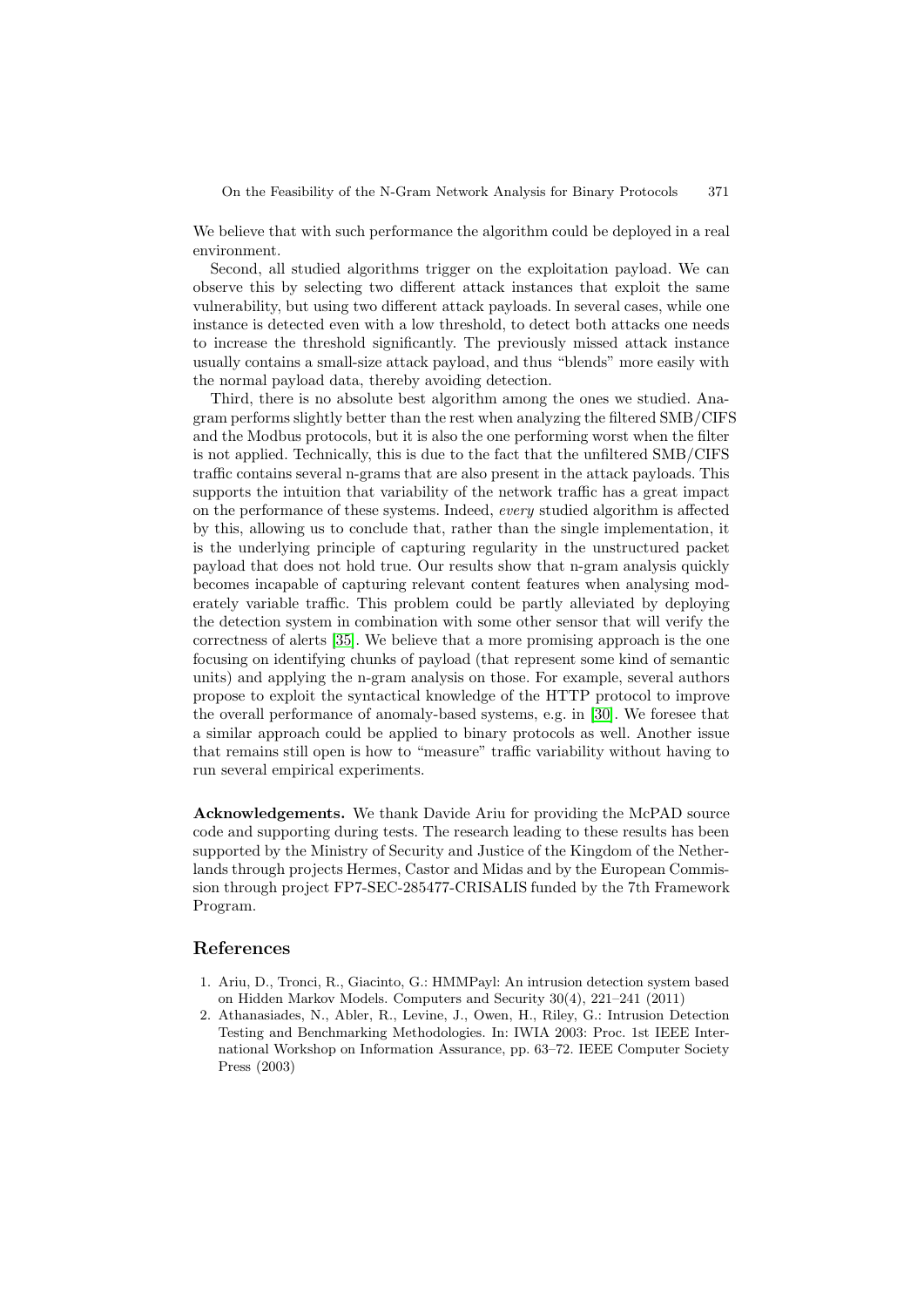- <span id="page-18-1"></span>3. Auriemma, L.: Advisories (March 2011), <http://aluigi.altervista.org/> (accessed March 2012)
- <span id="page-18-12"></span>4. Axelsson, S.: The base-rate fallacy and the difficulty of intrusion detection. ACM Transactions on Information and System Security 3(3), 186–205 (2000)
- <span id="page-18-9"></span>5. Bloom, B.H.: Space/time trade-offs in hash coding with allowable errors. Communications of the ACM 13(7), 422–426 (1970)
- <span id="page-18-5"></span>6. Bolzoni, D., Zambon, E., Etalle, S., Hartel, P.H.: POSEIDON: a 2-tier Anomalybased Network Intrusion Detection System. In: IWIA 2006: Proc. 4th IEEE International Workshop on Information Assurance, pp. 144–156. IEEE Computer Society Press (2006)
- <span id="page-18-15"></span>7. Microsoft Security Response Center. Microsoft Security Bulletin, <http://technet.microsoft.com/en-us/security/bulletin/> (accessed March 2012)
- <span id="page-18-11"></span>8. Microsoft Security Response Center. Conficker Worm: Help Protect Windows from Conficker (April 2009), <http://technet.microsoft.com/en-us/security/dd452420.aspx> (accessed March 2012)
- <span id="page-18-18"></span>9. Cui, A., Stolfo, S.J.: Defending Embedded Systems with Software Symbiotes. In: Sommer, R., Balzarotti, D., Maier, G. (eds.) RAID 2011. LNCS, vol. 6961, pp. 358–377. Springer, Heidelberg (2011)
- <span id="page-18-3"></span>10. Damashek, M.: Gauging similarity with n-grams: Language-independent categorization of text. Science 267(5199), 843–848 (1995)
- <span id="page-18-17"></span>11. Digital Bond, Inc. QuickDraw SCADA IDS, <http://www.digitalbond.com/tools/quickdraw/> (accessed March 2012)
- <span id="page-18-4"></span>12. Dussel, P., Gehl, C., Laskov, P., Busser, J., Störmann, C., Kästner, J.: Cyber-Critical Infrastructure Protection Using Real-Time Payload-Based Anomaly Detection. In: Rome, E., Bloomfield, R. (eds.) CRITIS 2009. LNCS, vol. 6027, pp. 85–97. Springer, Heidelberg (2010)
- <span id="page-18-16"></span><span id="page-18-0"></span>13. Mu Dynamics. pcapr, <http://pcapr.net> (accessed March 2012)
- 14. Falliere, N., Murchu, L.O., Chien, E.: W32.Stuxnet Dossier. Technical report, Symantec (September 2010)
- <span id="page-18-7"></span>15. Fogla, P., Sharif, M., Perdisci, R., Kolesnikov, O., Lee, W.: Polymorphic blending attacks. In: Proc. 15th USENIX Security Symposium, pp. 241–256. USENIX Association (2006)
- <span id="page-18-2"></span>16. Forrest, S., Hofmeyr, S.A.: A Sense of Self for Unix Processes. In: S&P 1996: Proc. 17th IEEE Symposium on Security and Privacy, pp. 120–128. IEEE Computer Society Press (2002)
- <span id="page-18-6"></span>17. Gu, G., Porras, P., Yegneswaran, V., Fong, M., Lee, W.: BotHunter: Detecting Malware Infection Through IDS-Driven Dialog Correlation. In: Proc. 16th USENIX Security Symposium (Security 2007). USENIX Association (2007)
- <span id="page-18-14"></span>18. Ingham, K.L., Inoue, H.: Comparing Anomaly Detection Techniques for HTTP. In: Kruegel, C., Lippmann, R., Clark, A. (eds.) RAID 2007. LNCS, vol. 4637, pp. 42–62. Springer, Heidelberg (2007)
- <span id="page-18-8"></span>19. Kohonen, T.: Self-Organizing Maps, Second Extended Edition. Springer Series in Information Sciences, vol. 30. Springer (1995)
- <span id="page-18-10"></span>20. MSDN Library. [MS-CIFS]: Common Internet File System (CIFS) Protocol Specification, <http://msdn.microsoft.com/en-us/library/ee442092v=prot.13.aspx> (accessed March 2012)
- <span id="page-18-13"></span>21. Lippmann, R.P., Haines, J.W., Fried, D.J., Korba, J., Das, K.: The 1999 DARPA off-line intrusion detection evaluation. Computer Networks: The International Journal of Computer and Telecommunications Networking 34(4), 579–595 (2000)